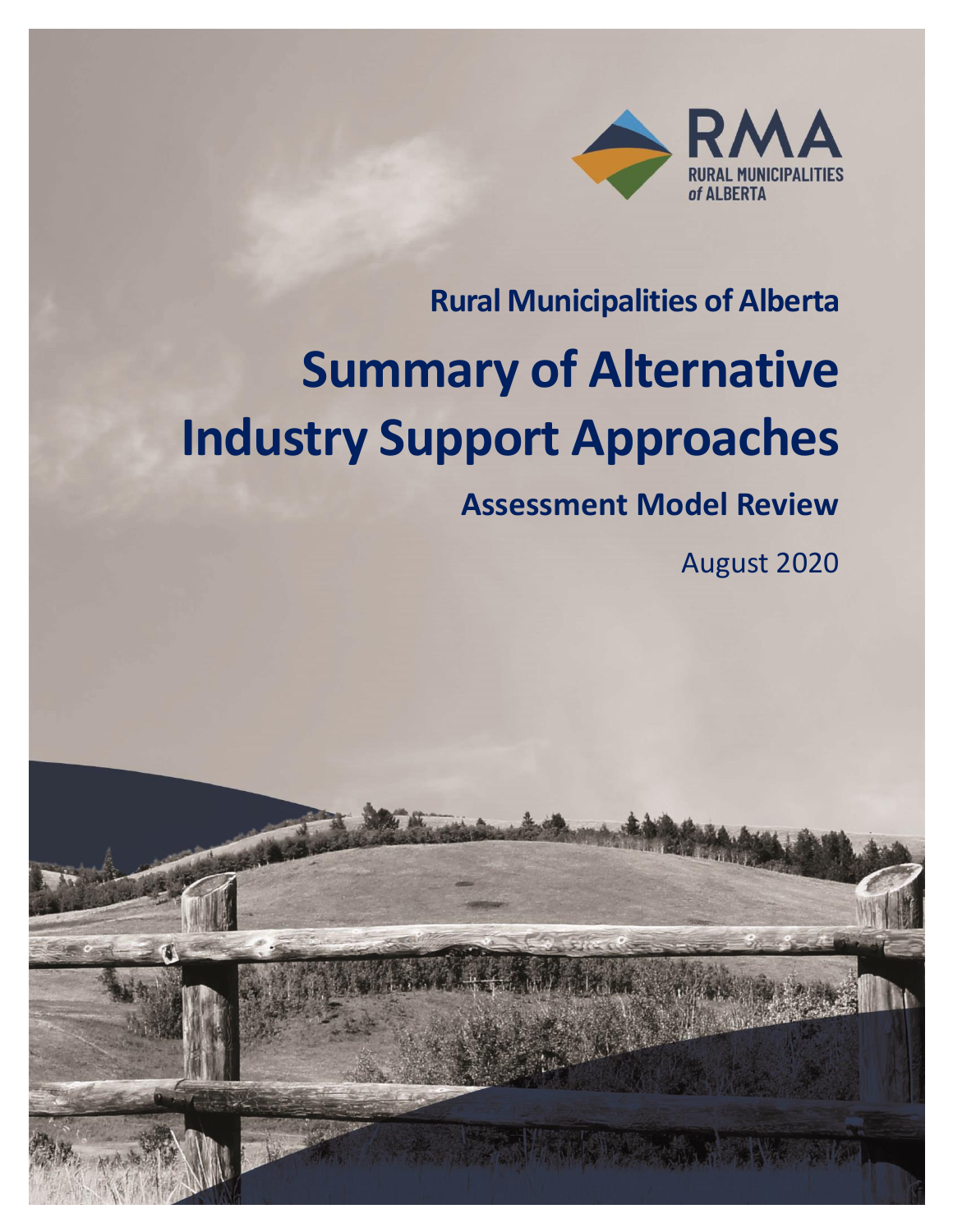According to the Government of Alberta, the changes currently being recommended to the assessment model for regulated oil and gas properties are intended to enhance industry competitiveness while maintaining municipal sustainability.

RMA and its members have focused on the severe impacts that the proposed changes will have on municipal operations and viability due to reduced tax revenues, and the domino effects that the changes will have on other taxpayers within rural municipalities in the form of increased taxes or reduced services, and on neighbouring towns and villages in the form of reduced intermunicipal collaboration and increased provincial requisition or invoice amounts related to education, seniors housing, and policing.

This document shifts from the focus on municipal impacts to examine a variety of alternative approaches that would enhance industry competitiveness. The document shows that not only is manipulating the assessment model harmful for municipalities, the extent to which it supports industry is also unclear. More importantly, there is no evidence available to indicate that any benefits industry does receive will be reinvested in the province in the form of jobs or capital investment. This document will show that other support approaches are much more effective in ensuring industry and the province as a whole benefit, and municipalities are not unfairly targeted.

RMA and its members fully endorse supporting Alberta's oil and gas industry, but the assessment model is simply the wrong tool to do so.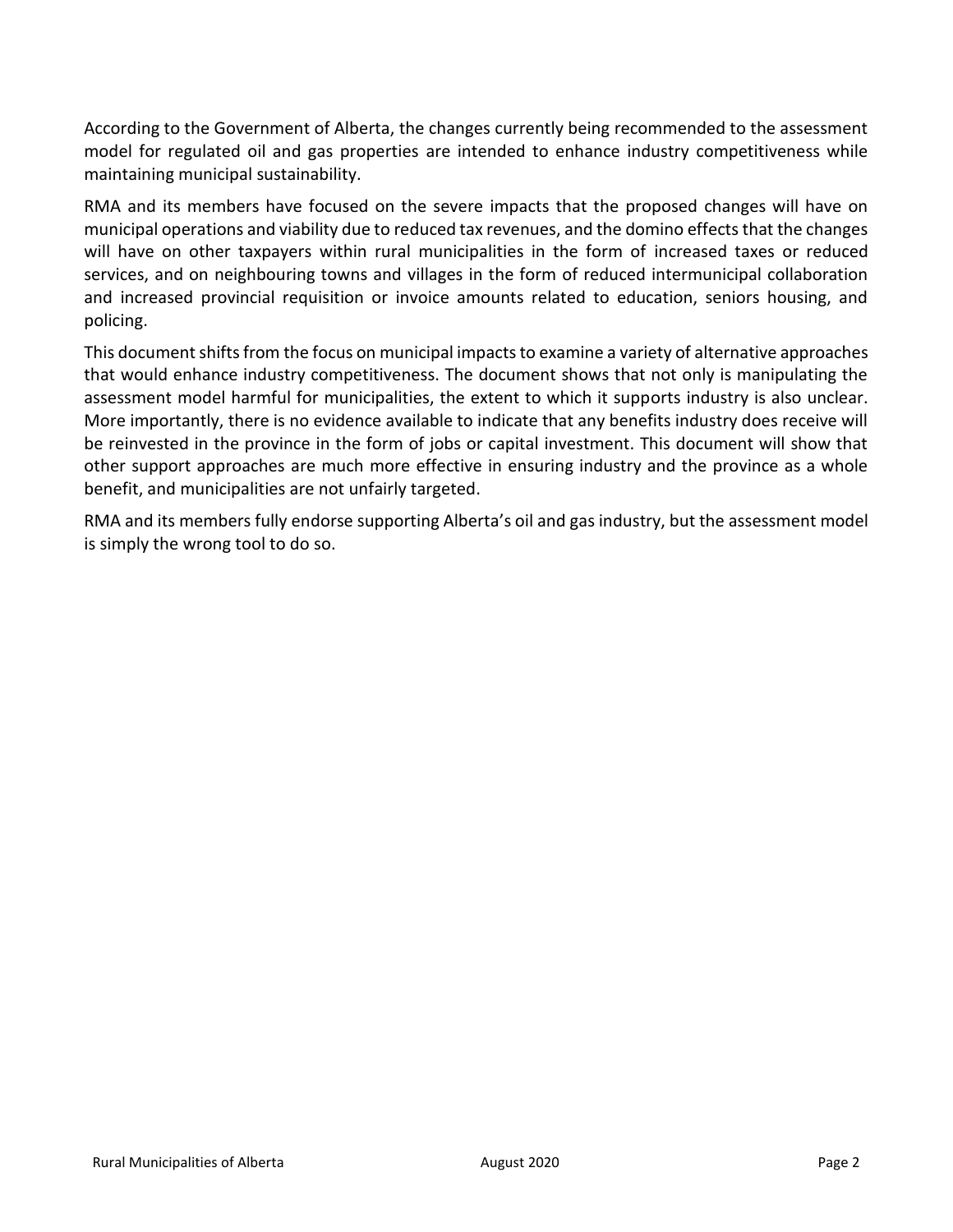# **Analysis Principles**

To evaluate how effective various options are in balancing industry support with province-wide value, while not unfairly targeting municipalities, RMA has developed five principles that reflect an effective industry incentive, and that are used throughout the analysis:

| <b>Equitable in Cost</b><br><b>Sharing</b>                                                                                                                                                                                                                                                                                                                 | Equitable in<br><b>Benefits Sharing</b>                                                                                                                                                                                                 | <b>Tangibility</b>                                                                                                                                                                                                                                             | <b>Sustainability</b>                                                                                                                                                                                                                                                                                                                                                                                 | <b>Transparency</b>                                                                                                                                                                                                                                                                                                                                                     |
|------------------------------------------------------------------------------------------------------------------------------------------------------------------------------------------------------------------------------------------------------------------------------------------------------------------------------------------------------------|-----------------------------------------------------------------------------------------------------------------------------------------------------------------------------------------------------------------------------------------|----------------------------------------------------------------------------------------------------------------------------------------------------------------------------------------------------------------------------------------------------------------|-------------------------------------------------------------------------------------------------------------------------------------------------------------------------------------------------------------------------------------------------------------------------------------------------------------------------------------------------------------------------------------------------------|-------------------------------------------------------------------------------------------------------------------------------------------------------------------------------------------------------------------------------------------------------------------------------------------------------------------------------------------------------------------------|
| All activities enacted<br>to support oil and gas<br>competitiveness<br>should be equitably<br>born through a<br>partnership between<br>the Government of<br>Alberta and Alberta<br>municipalities and<br>reflect the relative<br>powers and financial<br>tools available to<br>provincial and<br>municipal levels of<br>government to<br>support industry. | All activities<br>enacted to support<br>oil and gas<br>competitiveness<br>should equitably<br>benefit companies<br>in the oil and gas<br>sector and not be<br>focused on large<br>companies to the<br>detriment of<br>smaller entities. | Financial<br>contributions to<br>industry either<br>through direct<br>investment or tax<br>reduction should be<br>designed to elicit<br>direct, observable<br>action by industry in<br>the form of capital<br>project investment or<br>employment<br>creation. | Solutions cannot be<br>only focused on short-<br>term gains or impacts<br>but rather should put<br>in place mechanisms<br>that will consider the<br>potential for times of<br>greater prosperity.<br>Sustainability to<br>municipalities means<br>that the revenue over<br>the taxable life of the<br>asset justifies local<br>infrastructure<br>investments to support<br>industrial<br>development. | The goals,<br>contributions, benefits<br>and mechanisms in<br>place to support<br>industry must be<br>reported in a manner<br>that is understandable<br>to provincial taxpayers<br>and municipal<br>ratepayers.<br>Mechanisms have<br>built-in means for<br>review and revision to<br>maintain alignment<br>with overall objectives<br>of equitability and<br>fairness. |
|                                                                                                                                                                                                                                                                                                                                                            |                                                                                                                                                                                                                                         |                                                                                                                                                                                                                                                                |                                                                                                                                                                                                                                                                                                                                                                                                       |                                                                                                                                                                                                                                                                                                                                                                         |

# **Option Evaluation**

Each option explored below includes:

- an explanation of the option (what is it?),
- a qualitative assessment of the option's alignment with the principles stated above (how does it align with principles?), <sup>1</sup> and
- a narrative outlining the scoring (rationale).

The options below include approaches such as direct financial support to industry, tax policy to encourage industry growth, direct investment into industry by the Government of Alberta, and other approaches. Most options are already in practice in some form in other jurisdictions.

# **Also note that RMA is not in support of all options presented below but believe that all possible alternatives to manipulating the assessment model should at least be considered.**

 $1$  The scoring provided is on a 1 to 5 scale for each principle with detailed descriptions of the scales provided on page 21. A higher score indicates a greater alignment with the principle.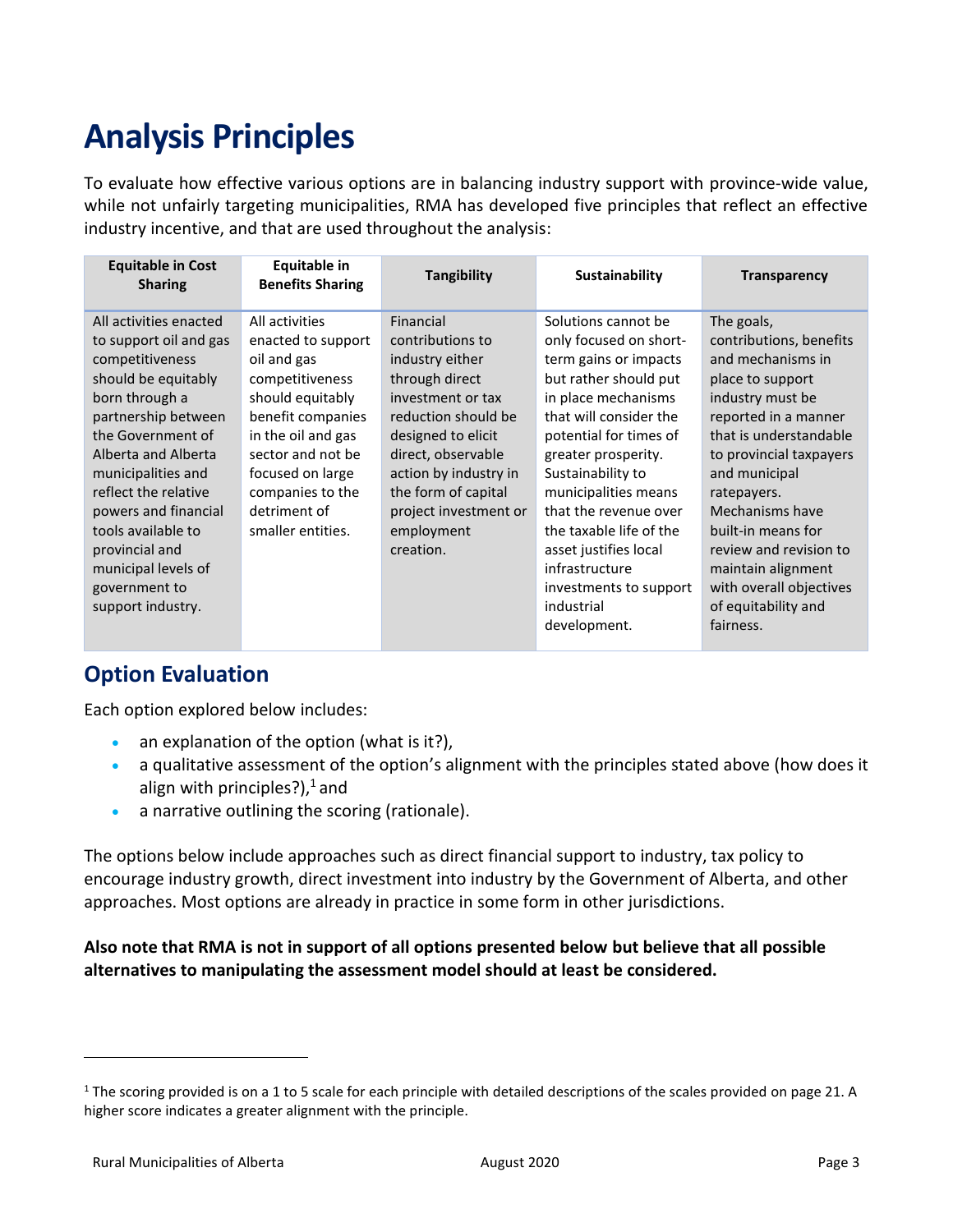# *Option 1: Assessment Manipulation (Current Process)*

# *What is it?*

The assessment model review is intended to modernize the assessment model to better support industry competitiveness without impacting municipal sustainability. This occurs through changes to how asset values are determined to support assessment reductions for industry.

In the proposed scenarios, reductions have predominantly occurred by implementing aggressive depreciation curves to linear property, removing some base costs from wells, adjusting land assessment values (primarily for older well sites), introducing assessment depreciation factors on deep horizontal wells and SAGD sites, and other changes to how assets are assessed, most of which reduce asset values.

# *How does it align with principles?*

|                    | <b>Equitable in</b><br><b>Cost Sharing</b> | <b>Equitable in</b><br><b>Benefits</b><br><b>Sharing</b> | Tangibility | Sustainability | <b>Transparency</b> | Avg<br>Score |
|--------------------|--------------------------------------------|----------------------------------------------------------|-------------|----------------|---------------------|--------------|
| Score <sup>2</sup> |                                            |                                                          |             |                |                     | 1.2          |

# *Rationale*

The primary intent of the assessment model changes is to reduce tax burden on industry. The rushed engagement process, lack of transparency of information, lack of detailed technical review information provided, and substantially skewed municipal and corporate impacts clearly point to a process that prioritizes a reduction of industry's tax burden over all other factors, including municipal sustainability.

The scoring is based on the following conclusions:

- The process places the cost burden only on municipalities. There are no changes to education property tax requisitions to off-set decreased municipal revenues.
- The process does not effectively distribute benefits, as large companies benefit much more than smaller firms under all scenarios.
- The process will lead to no assurances of tangible economy-wide benefits, as there is no mandate for firms to invest savings in capital projects or increased employment.
- The aggressive depreciation curves do not provide a stable, predictable tax base for municipalities and will require those with room to sharply increase mill rates or reduce services.
- 'Baking' reductions into the assessment base through arbitrary depreciation, land value reductions and statutory factors is not transparent and such reductions are not likely to be removed during more prosperous times

*Option 2: Municipal Tax Rebate Policy* 

*What is it?*

 $2$  Scoring scale explained in Appendix  $1$  – Principle Scoring Scales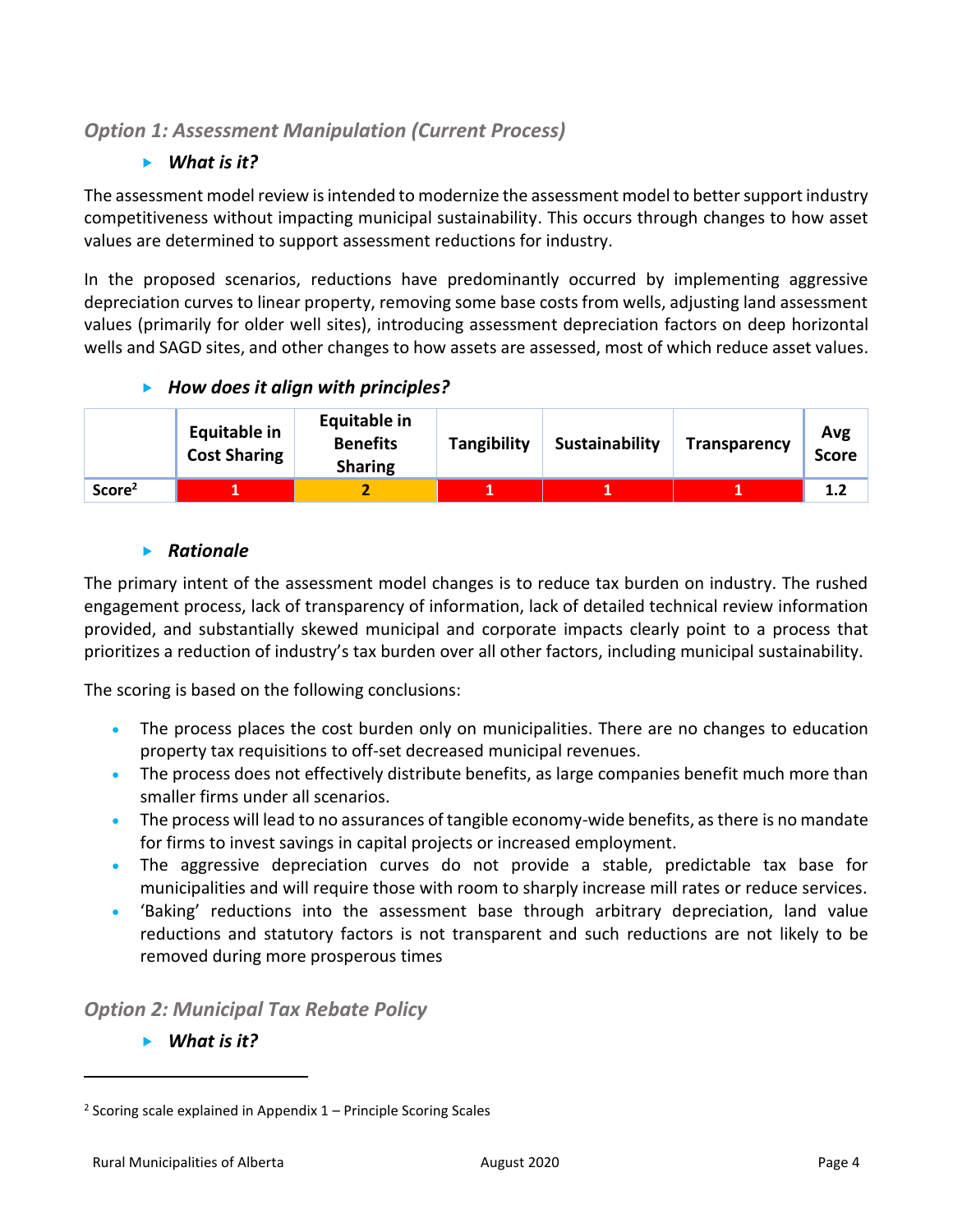Instead of adjusting assessments to reduce taxes on wells and conventional oil and gas, the Government of Alberta could apply a targeted tax reduction policy to specific asset classes, companies, etc. to encourage investment decisions that are beneficial for industry and broader economic development.

The Government of Alberta would implement a tax reduction policy on certain asset classes for a prescribed amount of time. This could be addressed in the *Matters Relating to Assessment and Taxation Regulation* through the inclusion of a new Part, which would set the specific incentives for a designated time period.

This option has recent precedent as it is comparable to the shallow gas tax relief granted in 2019 in anticipation of reduced schedule A rates for shallow gas wells.

# *How does it align with principles?*

|              | <b>Equitable in</b><br><b>Cost Sharing</b> | Equitable in<br><b>Benefits</b><br><b>Sharing</b> | <b>Tangibility</b> | Sustainability | <b>Transparency</b> | Avg<br>Score |
|--------------|--------------------------------------------|---------------------------------------------------|--------------------|----------------|---------------------|--------------|
| <b>Score</b> |                                            |                                                   |                    |                |                     | 2.0          |

# **Rationale**

The scoring is based on the following conclusions:

- Cost and benefit sharing scoring is dependent on targeted reductions for at-risk asset types but can be equitable if implemented properly.
- This option is a more transparent approach than using the assessment function.
- This alternative lacks the ability to target specific investment activity.
- There are no mechanisms to limit companies from using savings for non-investment activity, such as stock buybacks or executive bonuses, or investment into projects in other jurisdictions.
- This option would place a disproportionate burden on municipalities, resulting in a lack of equitable cost sharing.
- Depending on the targeting of the tax policy, there may be similar regional disparity issues between municipalities that are present in the assessment model review scenarios.
- The cost sharing score could be improved if the province provided a full or partial rebate on education property tax requisitions to proportionately offset losses in municipal revenue.

# *Option 3: Tax Rebate Policy on New Investment*

# *What is it?*

This option is similar to the option above, though it would specifically apply to new linear property and M&E assessment growth based on company investment. The new assessment would be provided a full or partial tax rebate for designated period to encourage investment.

This policy would provide similar incentives to the *Municipal Government (Property Tax Incentives) Amendment Act* and *Municipal Government (Machinery and Equipment Tax Incentives) Amendment Act*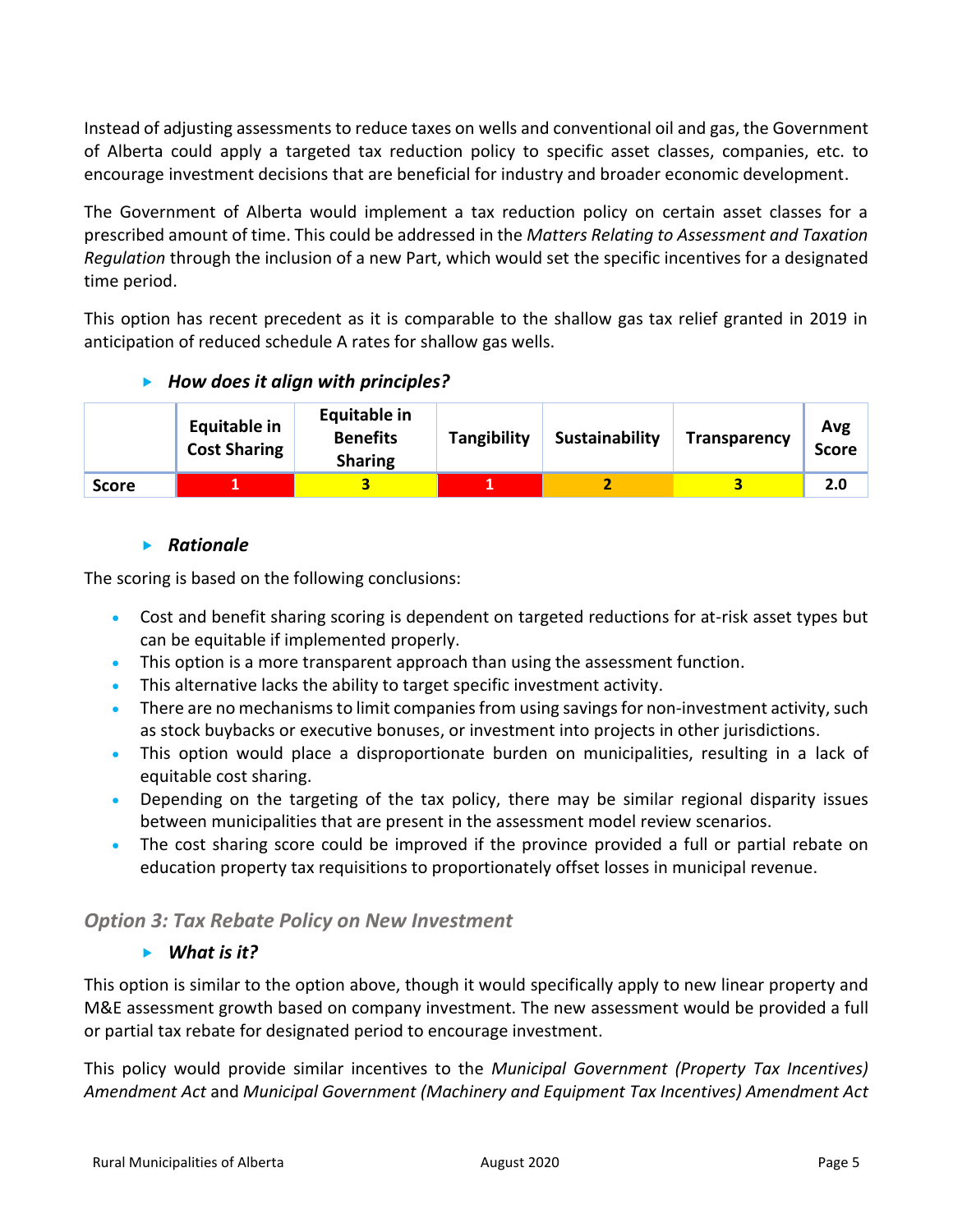but would be implemented for a set period of time, could be targeted to specific asset classes or project types to enhance tangibility, and would apply province-wide, rather than at a local level.

# *How does it align with principles?*

|              | <b>Equitable in</b><br><b>Cost Sharing</b> | <b>Equitable in</b><br><b>Benefits</b><br><b>Sharing</b> | Tangibility | Sustainability | <b>Transparency</b> | Avg<br><b>Score</b> |
|--------------|--------------------------------------------|----------------------------------------------------------|-------------|----------------|---------------------|---------------------|
| <b>Score</b> |                                            |                                                          |             |                |                     | 3.0                 |

# *Rationale*

The scoring is based on the following conclusions:

- This alternative scores similarly to the previous option.
- The difference is that the tangibility score is increased, as rebates focus on new development.
- The establishment of a specific timeframe on the initiative further enhances its transparency and sustainability ensuring that it is implemented only for the period required for necessary support.
- The cost sharing score could be improved if the province was to provide a full or partial rebate on education property tax requisitions to proportionately offset municipal revenue reductions.

# *Option 4: Education Property Tax Requisition Adjustments*

# *What is it?*

The province has an opportunity to reduce its education property tax requisition to share the burden of supporting industry competitiveness through reduced tax levels. The province already excludes M&E assessment from the education property tax requisition and could expand this to linear property or implement more targeted exclusions.

It is important that an actual reduction, not a shift, of the education property tax burden occurs. The proposed assessment base reductions will substantially shift the education property tax burden onto urban municipalities. Any reductions applied under this option would need to include a province-wide reduction of the education property tax burden, instead of simply passing it on to other municipal types.

It is further critical to ensure a designated timeframe and review period for such a shift. There are multiple examples of M&E and power-generation linear property exemptions that were implemented to spur investment and were never revoked when investment was achieved. The tangibility of this alternative could be improved by outlining specific capital investments, or industry performance targets to achieve, and establishing set timelines for the program to end or require review and renewal

# *How does it align with principles?*

|              | <b>Equitable in</b><br><b>Cost Sharing</b> | Equitable in<br><b>Benefits</b><br><b>Sharing</b> | <b>Tangibility</b> | Sustainability | <b>Transparency</b> | Avg<br><b>Score</b> |
|--------------|--------------------------------------------|---------------------------------------------------|--------------------|----------------|---------------------|---------------------|
| <b>Score</b> |                                            |                                                   |                    |                |                     | 3.0                 |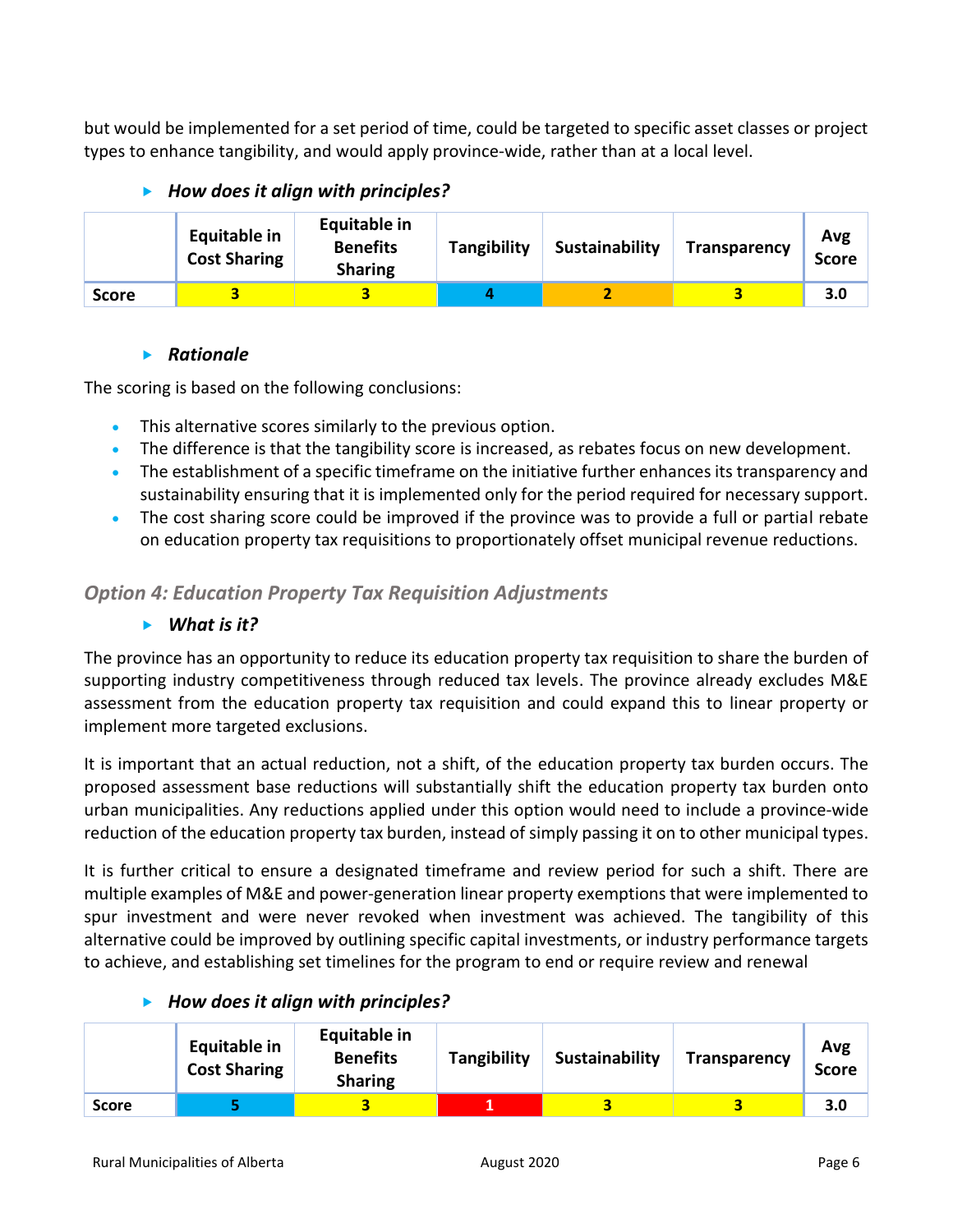# *Rationale*

The scoring is based on the following conclusions:

- This option has similar strengths and challenges to the tax rebate policy above, but scores higher on equitable cost sharing, as long as the province reduces (not shifts) the education tax burden.
- If shifted, this will have a substantial impact on municipalities and the remaining provincial tax base, including potentially compromising the viability of many small urban municipalities not directly impacted by this review.
- The overarching nature of the policy will make it less tangible to stakeholders, but this can be mitigated somewhat if a more targeted approach is developed.
- The set timeframe component significantly enhances the sustainability and transparency scoring.

# *Option 5: Oil & Gas Royalties Reduction*

# *What is it?*

Royalties are paid across a wide range of producing conventional oil and gas projects, as well as oil sands facilities in the province. Royalty payments make up a substantial amount of industry's tax burden, and are a much more substantial component of marginal effective tax rate (METR) than local property taxes. Royalty rates are largely market driven, and each project pays an individual rate based on production factors. A royalty reduction program could target specific projects and asset classes that most require competitiveness improvements.

Royalty rates for projects under the Oil Sands Royalty Framework, and for crude oil and gas projects under the Crude Oil and Gas Royalty Framework include reduced royalty structures for projects that have not paid off their initial investment, before increasing once those investments have been realized. This structure has been important for spurring investment, with the trade-off of long-term government revenue.

Note: The *2019 Royalty Guarantee Act*, which specified no major changes to the current oil and gas royalty structure would be made for at least 10 years, was conducted in the spirit of ensuring royalties would not increase, but certainly temporary, emergency exemptions could be made within the Act. Further to this point, the Act amended the *Mines and Minerals Act* to allow government to provide incentives related to royalties.

|       | <b>Equitable in Cost</b><br><b>Sharing</b> | <b>Equitable in Benefits</b><br><b>Sharing</b> | Tangibility | Sustainability | <b>Transparency</b> | Avg<br>Score |
|-------|--------------------------------------------|------------------------------------------------|-------------|----------------|---------------------|--------------|
| Score |                                            |                                                |             |                |                     | 5.4          |

# *How does it align with principles?*

#### *Rationale*

The scoring is based on the following conclusions: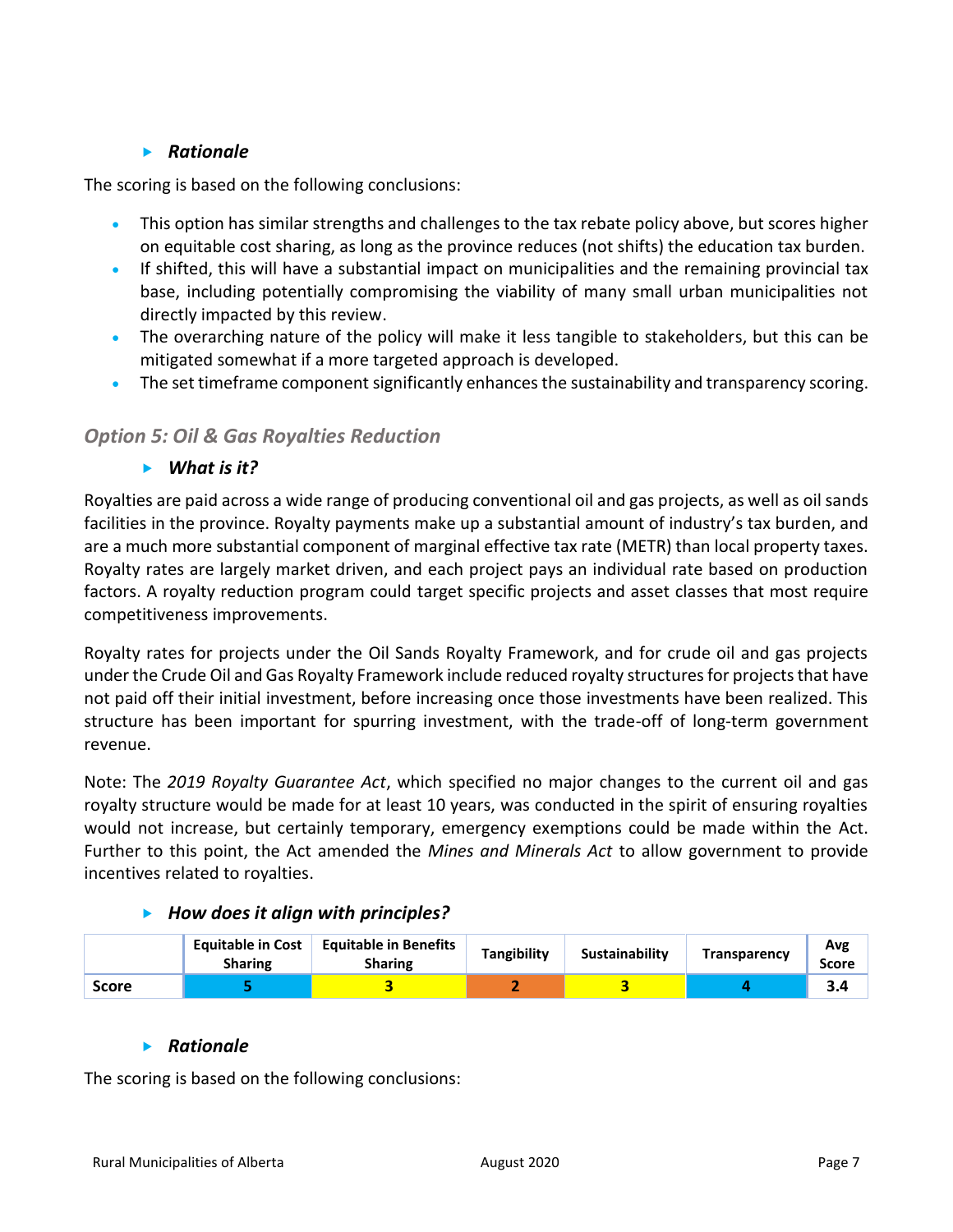- This option balances cost sharing by having the province take on a higher burden more in line with METR calculations.
- It scores highly on transparency, with clear review cycles in place.
- It still suffers from a low tangibility score, as it is difficult to target royalty reductions to increased investment outside of a few larger industry targets for capital investment (i.e. royalty reductions could be put in place for X number of years, or until X amount of capital investment occurs).

# *Option 6: Additional Mill Rate Categories*

*What is it?*

This option would require MGA changes, but would introduce new tax tools and flexibility to municipalities to absorb some of the proposed assessment base loss, or to reduce taxes for some assessment classes if they have been hesitant to utilize the *Municipal Government (Property Tax Incentives) Amendment Act* or *Municipal Government (Machinery and Equipment Tax Incentives) Amendment Act* measures. Introducing more mill rate categories is a similar approach to that in British Columbia, which has nine categories, and would provide additional non-residential tax classes to balance the tax burden. For example, BC has non-residential classes for utilities, major industry, light industry, and business/other.

Additional mill rate categories would allow municipalities greater flexibility to increase, or decrease, mill rates on certain asset classes and to more fairly distribute their local tax burden to different tax classes.

# *How does it align with principles?*

|              | <b>Equitable in</b><br><b>Cost Sharing</b> | <b>Equitable in</b><br><b>Benefits</b><br><b>Sharing</b> | Tangibility | Sustainability | <b>Transparency</b> | Avg<br><b>Score</b> |
|--------------|--------------------------------------------|----------------------------------------------------------|-------------|----------------|---------------------|---------------------|
| <b>Score</b> |                                            |                                                          | . .         | 2              |                     | 2.8                 |

#### **Rationale**

The scoring is based on the following conclusions:

- Equitability in cost sharing is enhanced through a mitigation factor to provide additional tax flexibility for municipalities needing to deal with revenue shortfalls.
- Conversely, this option does not provide any tangible incentives for municipal participation.
- Equitability in benefits sharing is also enhanced by providing further tax flexibility to industry.
- This option has scores high in transparency, though it is difficult to provide specific outcomes from different tax classes.
- The tangibility factor is low, as it is difficult to tie mill rate changes to direct investment.

# *Option 7: Property Tax Incentives Expansion*

*What is it?*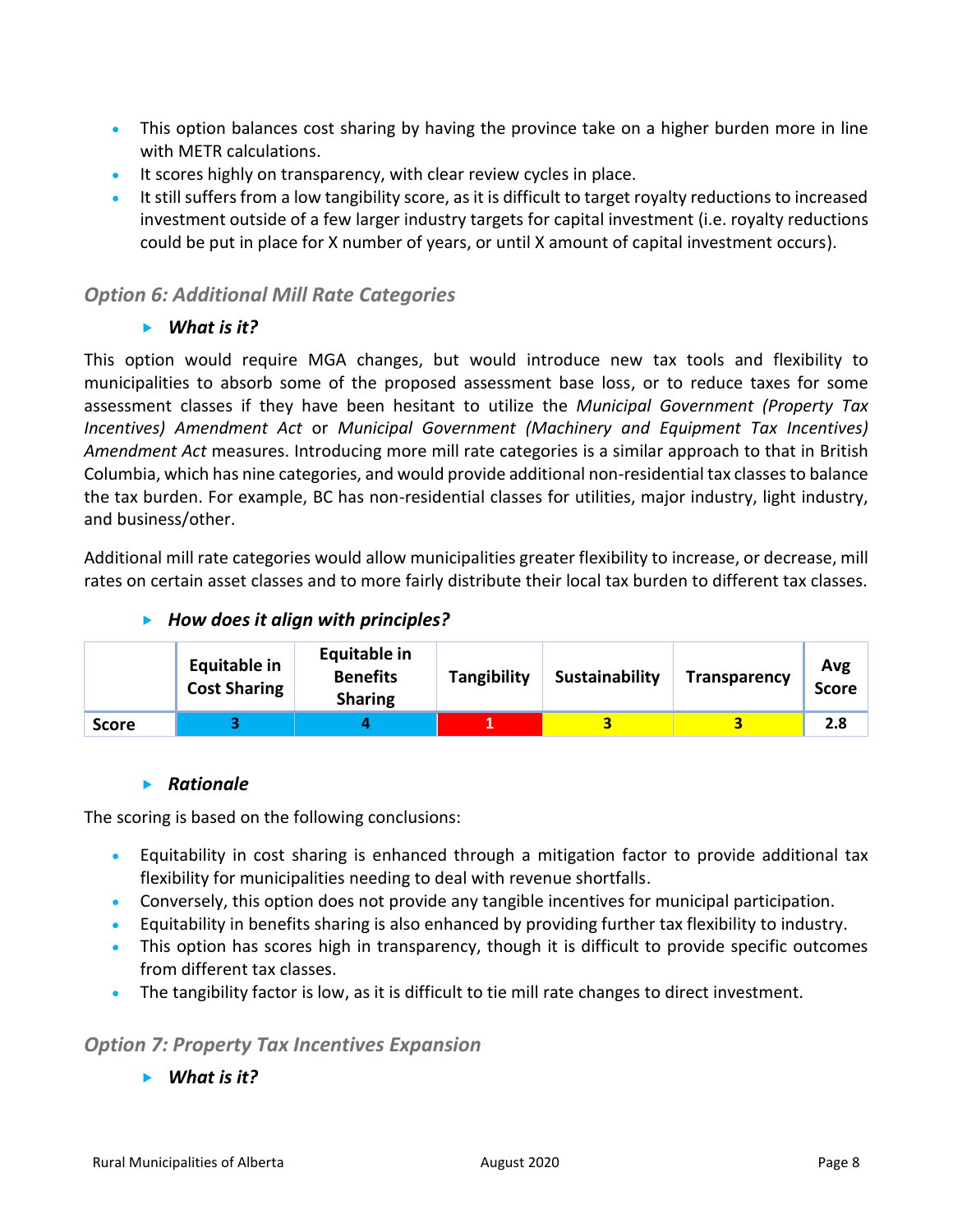The *Municipal Government (Property Tax Incentives) Amendment Act* and the *Municipal Government (Machinery and Equipment Tax Incentives) Amendment Act* have been implemented by the province to provide additional tax reduction flexibility to municipalities when attracting new investment.

The acts allow for municipalities to decide if, and how, to implement the tax incentives by passing a single bylaw that will offer incentives to reduce, exempt or defer the collection of property taxes for nonresidential and machinery and equipment properties for up to 15 years, with the option for renewal.

This approach could be expanded to introduce additional legislation to allow for property tax incentives on linear property, or for targeted sites and assets classes, with similar terms and mechanisms included in the previous acts. $3$ 

# *How does it align with principles?*

|              | <b>Equitable in</b><br><b>Cost Sharing</b> | Equitable in<br><b>Benefits</b><br><b>Sharing</b> | <b>Tangibility</b> | Sustainability | <b>Transparency</b> | Avg<br>Score |
|--------------|--------------------------------------------|---------------------------------------------------|--------------------|----------------|---------------------|--------------|
| <b>Score</b> |                                            |                                                   |                    |                |                     | 2.6          |

# *Rationale*

The scoring is based on the following conclusions:

- This policy places pressure on municipalities to bear the burden of tax reduction to incent development.
- This option scores low on equitable benefits sharing as there is a substantial risk that larger companies will benefit more by having more leverage in property tax incentive negotiations with municipalities.
- It provides a greater tangibility than previous alternatives, as it is directly tied to new investment.
- The option contains requirements for municipal council decision on each instance of use, providing significant transparency.
- Itscores low on sustainability as it will have a long-term impacts on municipal financial well-being and could exacerbate existing regional disparities, as large municipalities will be able to leverage their sizeable assessment base to offer greater incentives compared to municipalities with limited fiscal capacities.

# *Option 8: Mill Rate Ratio Adjustment*

# *What is it?*

Currently, the province has mandated a 5:1 maximum ratio of non-residential mill rates to residential mill rates for municipalities. A number of municipalities (several of which have large industrial tax bases)

<sup>&</sup>lt;sup>3</sup> Though the measures have been introduced as voluntary tools, many municipalities, and both associations, have expressed concern about the Acts as potential 'races to the bottom,' by fostering unhealthy and unsustainable competition between municipalities over the long-term. Expanding these tools to include LP could have additional serious, long-term implications to municipal sustainability and poses a real threat to municipal collaboration efforts.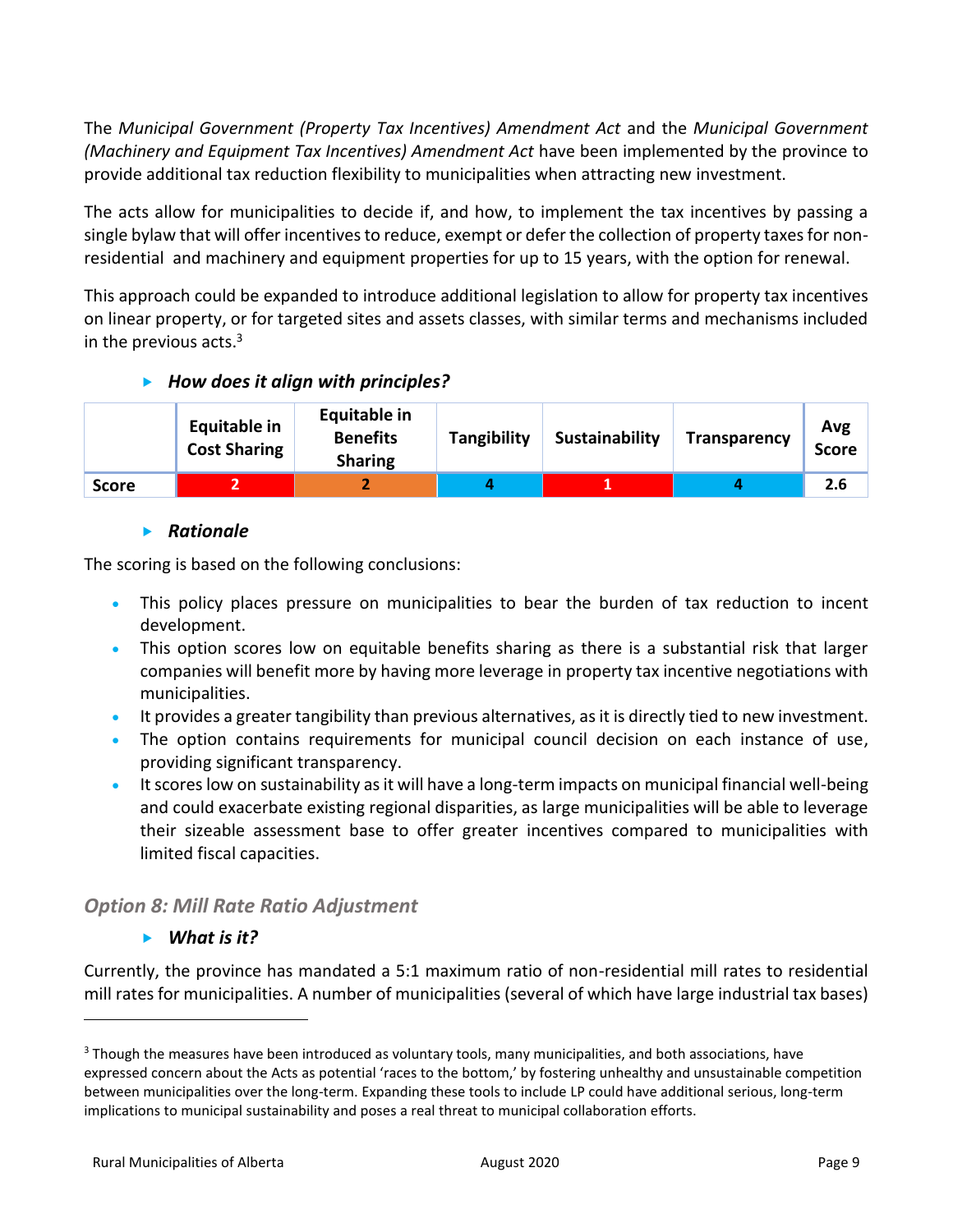are in the process of reducing their ratio to comply with the 5:1 requirement. The province could implement additional mill rate adjustment tools to ensure more balance between classes.

One option would be to adopt a sliding scale ratio that is weighted based on the size of a municipality's equalized M&E and linear property assessment base. Municipalities with large assessment bases would have additional mill rate restrictions, while not imposing harsh inflexibility on municipalities that require additional tax tools to remain viable. For example, this model could mandate a sliding scale of ratios between 4:1 for the largest assessment bases, to 6:1 for smaller ones. There is a risk that any reductions to the mill rate ratio could further limit municipalities' tax flexibility; a sliding scale ratio provides a balance between industry competitiveness and municipal flexibility. Any other changes outside of the proposed model could limit municipalities' ability to absorb other competitiveness initiatives.

Another mechanism to achieve this policy is to adopt a model similar to Ontario, which provides average mill rate levels and acceptable ranges above and below those averages that municipalities can fall into. However, this model depends on introducing additional tax classes (see policy option *Additional Mill Rate Categories* above). Ontario has multiple non-residential assessment tax rate classes for commercial, industrial, and pipelines, and municipalities have the ability to introduce additional classes, and each have acceptable ranges provided to guide municipal rate setting.

# *How does it align with principles?*

|              | <b>Equitable in</b><br><b>Cost Sharing</b> | <b>Equitable in</b><br><b>Benefits</b><br><b>Sharing</b> | <b>Tangibility</b> | Sustainability | <b>Transparency</b> | Avg<br><b>Score</b> |
|--------------|--------------------------------------------|----------------------------------------------------------|--------------------|----------------|---------------------|---------------------|
| <b>Score</b> |                                            |                                                          |                    |                |                     | 2.2                 |

# **Rationale**

The scoring is based on the following conclusions:

- This policy will place a substantial burden on municipalities but is specifically designed to place it on those that should be able to best absorb the impact.
- This option has a relatively high benefits equity score, as it ensures all firm sizes receive benefits from the changes.
- As with other broad class-based policy alternatives, it is impossible to target for investment benefit, reflecting the low tangibility score.
- Sustainability scoring is deemed lower as it would take a conscious council decision to adjust, though transparency would be elevated due to the public nature of these decisions.

# *Option 9: Downtime and Production Consideration Tax Rebates*

# *What is it?*

This option would introduce a downtime allocation for under-utilized properties due to market factors. This tool is used in Saskatchewan, where it provides an assessment reduction for "oil and gas well resource production equipment to account for loss in value due to under-utilization of the resource production equipment." The downtime allowance is relatively minor (10% plus additional considerations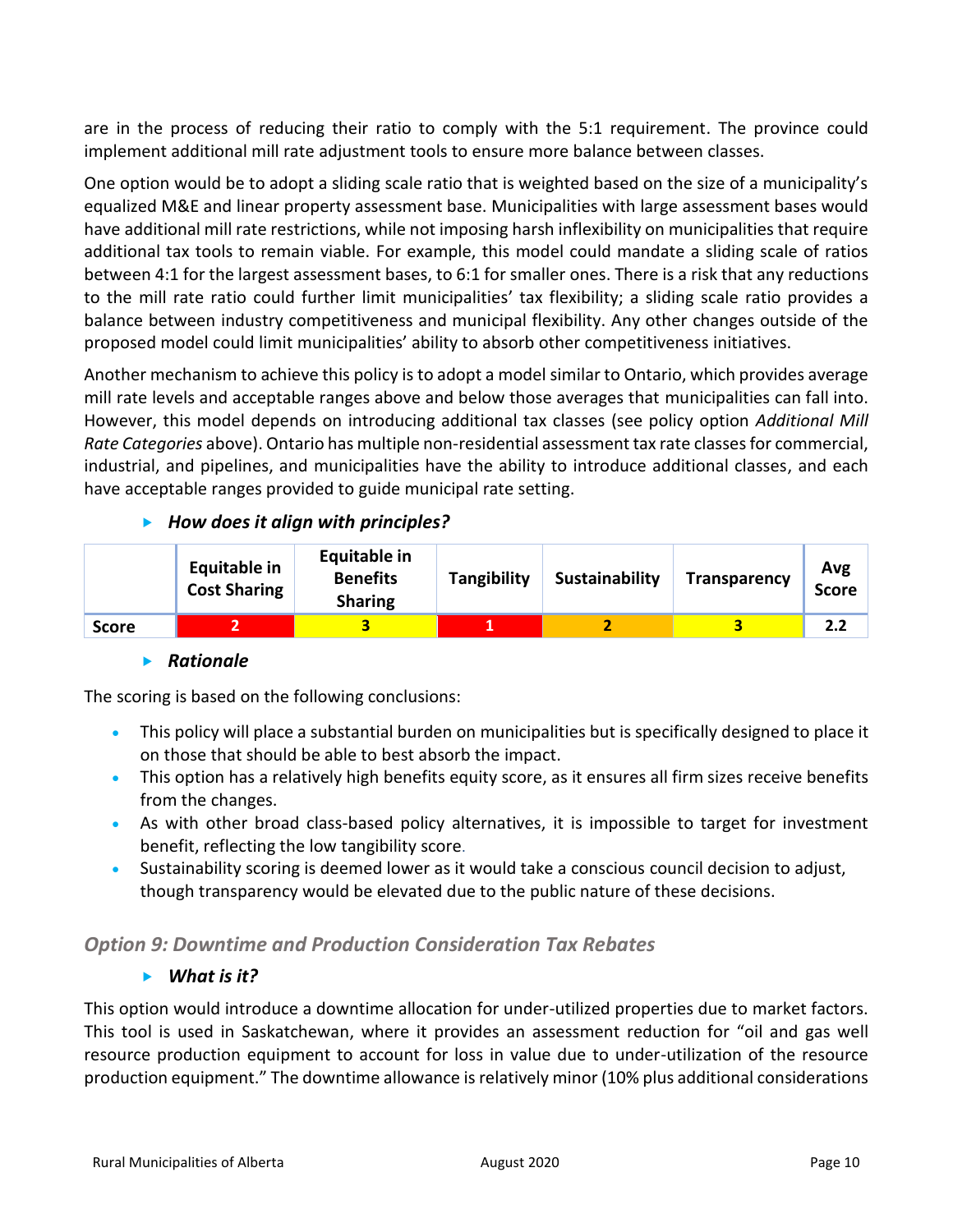for depreciation). Saskatchewan also has a Production Adjustment Factor which applies an additional 0.75 factor for qualifying properties due to under-utilization.

In the proposed changes found within the current review, underutilized end of life wells are addressed with additional depreciation and reduced land value. This would artificially depreciate properties and land without a clear understanding of what is "typical" and how the subject property compares to the typical property.<sup>4</sup> Wells with low production volumes may also receive additional depreciation under Schedule D of the *Linear Property Minister's Guidelines*.

It is difficult to understand why pipelines would receive additional depreciation related to productivity when there is currently a shortage of pipeline capacity in the province. One of the core principles of regulated assessment for wells and pipelines is that the data used to prepare assessments is obtained from the records of the Alberta Energy Regulator (AER). It is our understanding that the AER does not have a data element which would record pipeline through put.

Before considering any type of productivity factor for M&E located in facilities, considerable research is required to gather information on the following:

- The historic production levels for various types of facilities
- The change in production levels as the facility ages and the reservoir depletes
- Typical production levels and how a particular facility compares to the typical facility
- If individual facilities gone through a de-bottlenecking process
- The impact of lower commodity prices on the level of production of a facility (is the lower productivity related to aging equipment or are there business reasons)?

#### **Equitable in Cost Sharing Equitable in Benefits Sharing Tangibility Sustainability Transparency Avg Score Score 2 2 2 2 1 1.8**

# *How does it align with principles?*

#### *Rationale*

The scoring is based on the following conclusions:

• This option places substantial burden on municipalities and will disproportionately impact already-struggling areas of the province based on its focus on gas and conventional oil well sites.

<sup>4</sup> The existing Alberta legislation already contains many provisions which recognize productivity concerns. In determining the Schedule A Base Cost, the CCRG allows for excluded costs due to lower than typical labour productivity issues. For M&E that is disconnected, it no longer meets the definition of machinery and equipment (i.e. it is no longer used or intended to be used and may no longer be an integral part of the operational unit). When this occurs the assessment of the machinery and equipment in question is reduced to zero. Take for example the equipment on the surface at a well site, if the equipment is disconnected, the assessment of the equipment goes to zero. If there is a compressor site with 6 compressors and 2 of them are out of service, then the assessment of those two compressors goes to zero.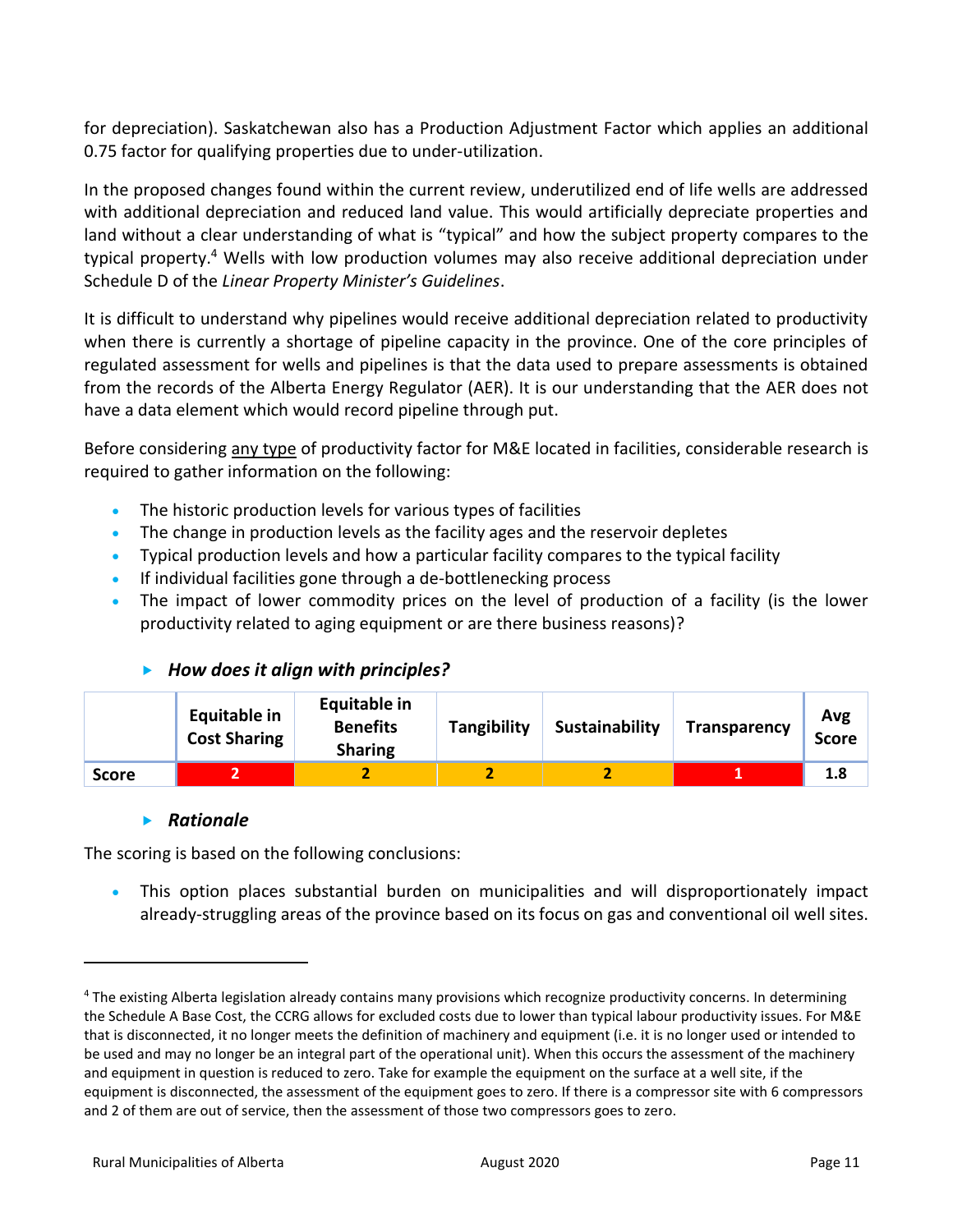- There is concern with the equity of benefits sharing, as anecdotal observations have noted many larger, mature producers have high concentrations of these types of assets and have advocated for these types of reductions in the past.
- It also scores very low on transparency, as the calculations and baselines used are highly complex and difficult to understand and would require significant additional study to determine.
- This complexity also leaves room for manipulation. As noted above, the assessment would have to be based on technical research to determine fair productivity factors.
- The option ranks low on tangibility as it is difficult to tie to direct investment. As with other alternatives above, the cost sharing score could be improved if the province provided a full or partial rebate on education property tax requisitions to offset losses in municipal revenue.
- Overall, this alternative would not be preferred. Even cost sharing measures from the province would not lift this alternative to a viable option moving forward.

# *Option 10: Income Tax Reduction / Tax Credits*

# *What is it?*

Corporate income tax relief has already been provided by the current government through a reduction in the corporate tax rate by 1% per year, from 12% (spring 2019) to 8% (originally by January 2022, since accelerated to 2020). In total, there are an estimated savings of \$4.3 billion over the course of the reduction.<sup>5</sup> While these measures are substantial, further adjustments (or targeted reductions in the form of tax credits) could have a more substantial impact on industry competitiveness.

In a comparison of income tax reductions versus tax credits, the latter is far more tangible and can be tied directly to investment, employment or other valued economic outcomes. A hybrid model of a universal reduction, with more targeted tax credit policies, could provide general cost relief to industry as well as more targeted economic benefits. Further, recent analysis by the Parkland Institute shows the criticality of ensuring savings are not passed through to shareholders through buybacks, dividend increases, or arbitrary debt reduction. Again, tax credits are a more useful tool to ensure savings are only realized by firms actively investing in the province.

# *How does it align with principles?*

|              | <b>Equitable in</b><br><b>Cost Sharing</b> | Equitable in<br><b>Benefits</b><br><b>Sharing</b> | <b>Tangibility</b> | Sustainability | Transparency | Avg<br><b>Score</b> |
|--------------|--------------------------------------------|---------------------------------------------------|--------------------|----------------|--------------|---------------------|
| <b>Score</b> |                                            |                                                   |                    |                |              | 4.2                 |

# *Rationale*

The scoring is based on the following conclusions:

• This option is a strong alternative that scores highly across most categories.

<sup>&</sup>lt;sup>5</sup> "The Future of Alberta's Oils Sands Industry", Ian Hussey, Parkland Institute, March 2020, pg. 3.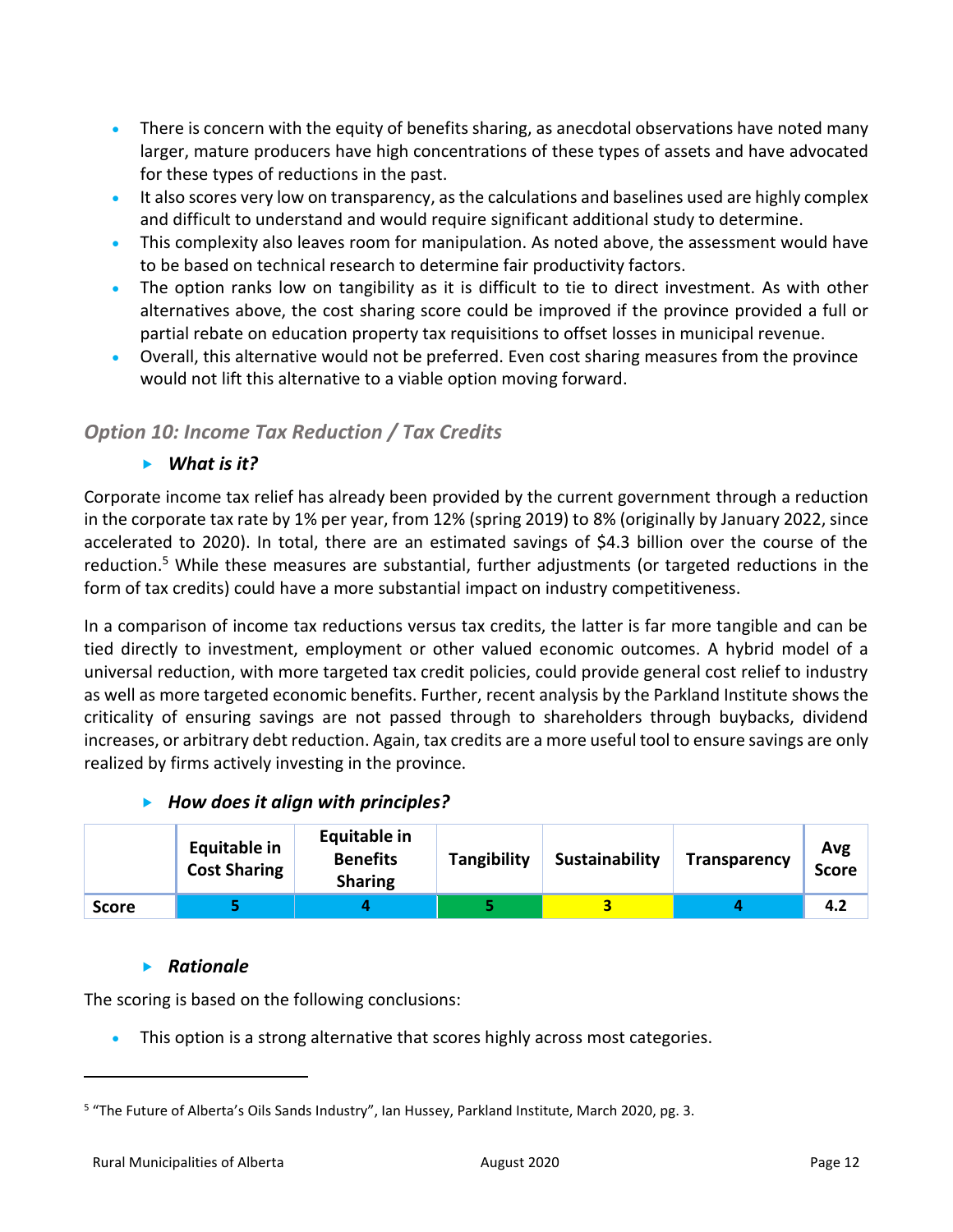- It reasonably balances the provincial burden with municipalities.
- It provides tax credits that can be specifically targeted to firms in distress.
- It directly encourages capital investment.
- It results in strong transparency and tangibility scores.

# *Option 11: Environmental Remediation*

# *What is it?*

This option would increase the amount of direct investment into environmental remediation, particularly for end-of-life sites. This is already in place through the Orphan Well Association (OWA) for bankrupt companies, which has received substantial additional investment through a \$100 million loan from the Government of Alberta to the OWA, and Bill 12: *Liabilities Management Statutes Amendment Act*, which increases the jurisdiction of the OWA to work with active firms on remediation efforts.

An expansion of this approach would utilize the new authorities outlined in Bill 12 and add additional funding, encouraging the OWA to work with active firms. Alternatively, the province could provide additional direct funding or tax credits for remediation work outside of the OWA mandate. A more dramatic version of this option would be for the province to assume partial or full environmental liabilities and clean-up costs for certain asset classes and sites to increase industry competitiveness.

# *How does it align with principles?*

|              | <b>Equitable in</b><br><b>Cost Sharing</b> | Equitable in<br><b>Benefits</b><br><b>Sharing</b> | Tangibility | Sustainability | <b>Transparency</b> | Avg<br><b>Score</b> |
|--------------|--------------------------------------------|---------------------------------------------------|-------------|----------------|---------------------|---------------------|
| <b>Score</b> |                                            |                                                   |             |                |                     | 3.6                 |

# *Rationale*

The scoring is based on the following conclusions:

- This is a strong alternative in terms of cost sharing and tangibility, as it can be directly tied to remediation projects.
- It works to resolve a tangible risk issue for the province and municipalities.
- The benefit to industry could be skewed towards larger firms who are in a strong financial position to deal with environmental liabilities, unless the program was directly targeting smaller, financially stressed firms.
- Being tied directly to measurable projects enhances the option's transparency, though limited to broad public understanding of the issue.

# *Option 12: Incentive Based Grants / Shared Investment*

*What is it?*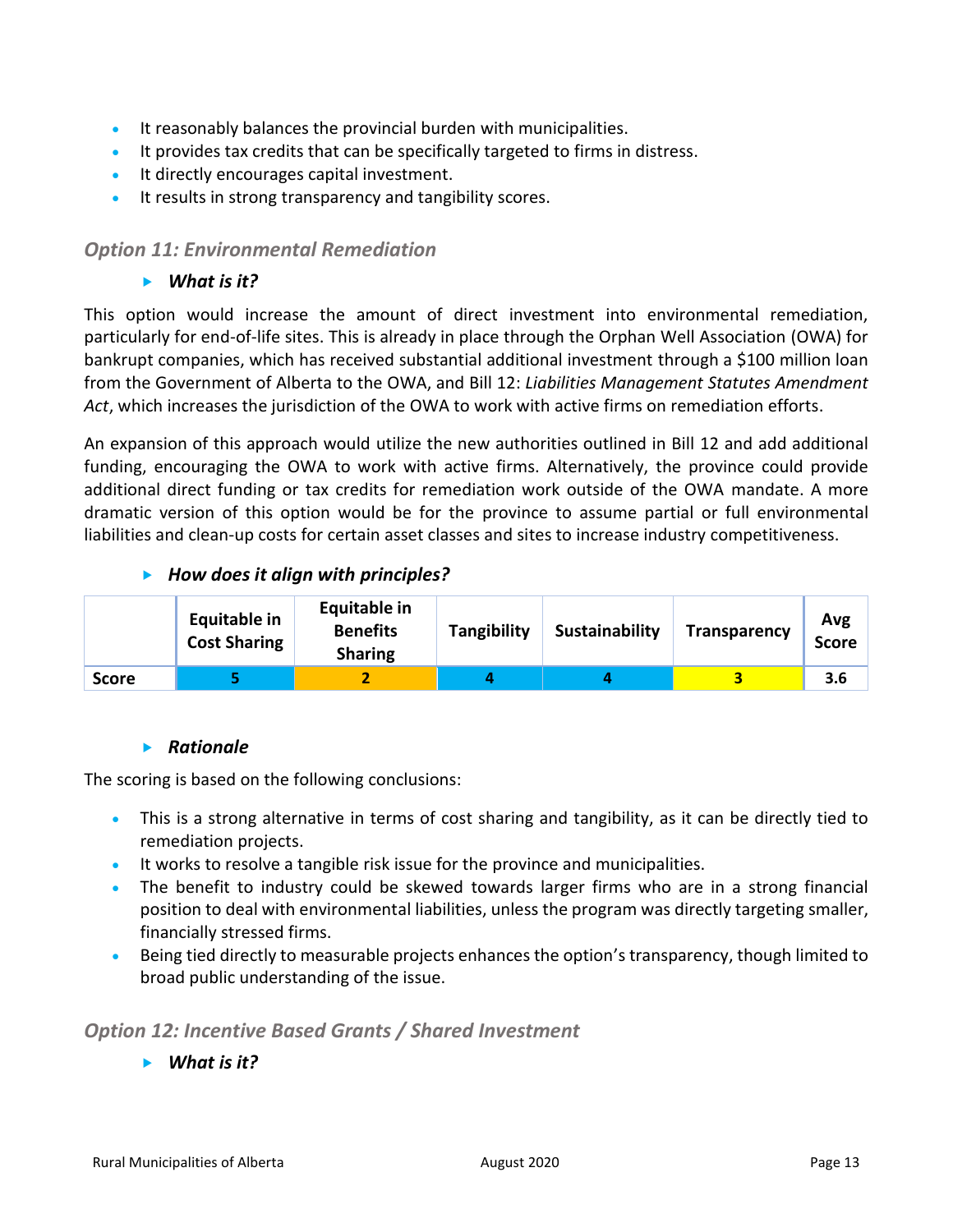A program of direct government investment into capital projects through shared investments, or projectspecific grants to encourage new capital development and job creation. This would likely entail shared grants and/or supporting infrastructure investments for new potential projects between the province and the hosting municipality to ensure proportional investment for shared benefits. A recent example of this process is the Inter Pipeline Heartland Petrochemical Complex, where Inter Pipeline quotes approximately \$250 million in funding support from the federal and provincial governments.<sup>6</sup>

These types of direct investments can be made with specific job or investment targets, ensuring benefits can be realized for the province, and municipalities, for the money invested.

# *How does it align with principles?*

|              | <b>Equitable in</b><br><b>Cost Sharing</b> | Equitable in<br><b>Benefits</b><br><b>Sharing</b> | Tangibility | Sustainability | <b>Transparency</b> | Avg<br>Score |
|--------------|--------------------------------------------|---------------------------------------------------|-------------|----------------|---------------------|--------------|
| <b>Score</b> |                                            |                                                   |             |                |                     | 4.2          |

# *Rationale*

The scoring is based on the following conclusions:

- A very strong option that scores highly across the board.
- This option provides a proportional cost sharing burden between the province and municipalities.
- It has extremely strong linkages to direct investment outcomes
- The projects could continue to be targeted to benefit those in industry with need.
- Results in higher scoring than any other alternative.

# *Option 13: Direct Infrastructure Investment Program*

# *What is it?*

This option is similar to that above but involves the development of an infrastructure investment program targeted to industrial development focused infrastructure programs. Municipalities in Alberta, and particularly rural municipalities, have a long and successful history of making public infrastructure investments to support industrial development. This program would provide matching capital grants to municipalities looking to support industry through infrastructure development. Similarly, these funds could be used for larger provincial infrastructure projects for highways, bridges, etc. to support industry.

A critical element required for this program's success is the selection of funded projects through collaboration by the Government of Alberta, industry and municipalities to priority areas to ensure equity in project funding disbursement.

<sup>6</sup> [http://www.interpipeline.com/files/pdf/fact-sheets/q4\\_2019/IPL\\_-\\_Heartland\\_Complex\\_-\\_Fact\\_Sheet\\_-\\_Q4\\_2019\\_-](http://www.interpipeline.com/files/pdf/fact-sheets/q4_2019/IPL_-_Heartland_Complex_-_Fact_Sheet_-_Q4_2019_-_FINAL.pdf) FINAL.pdf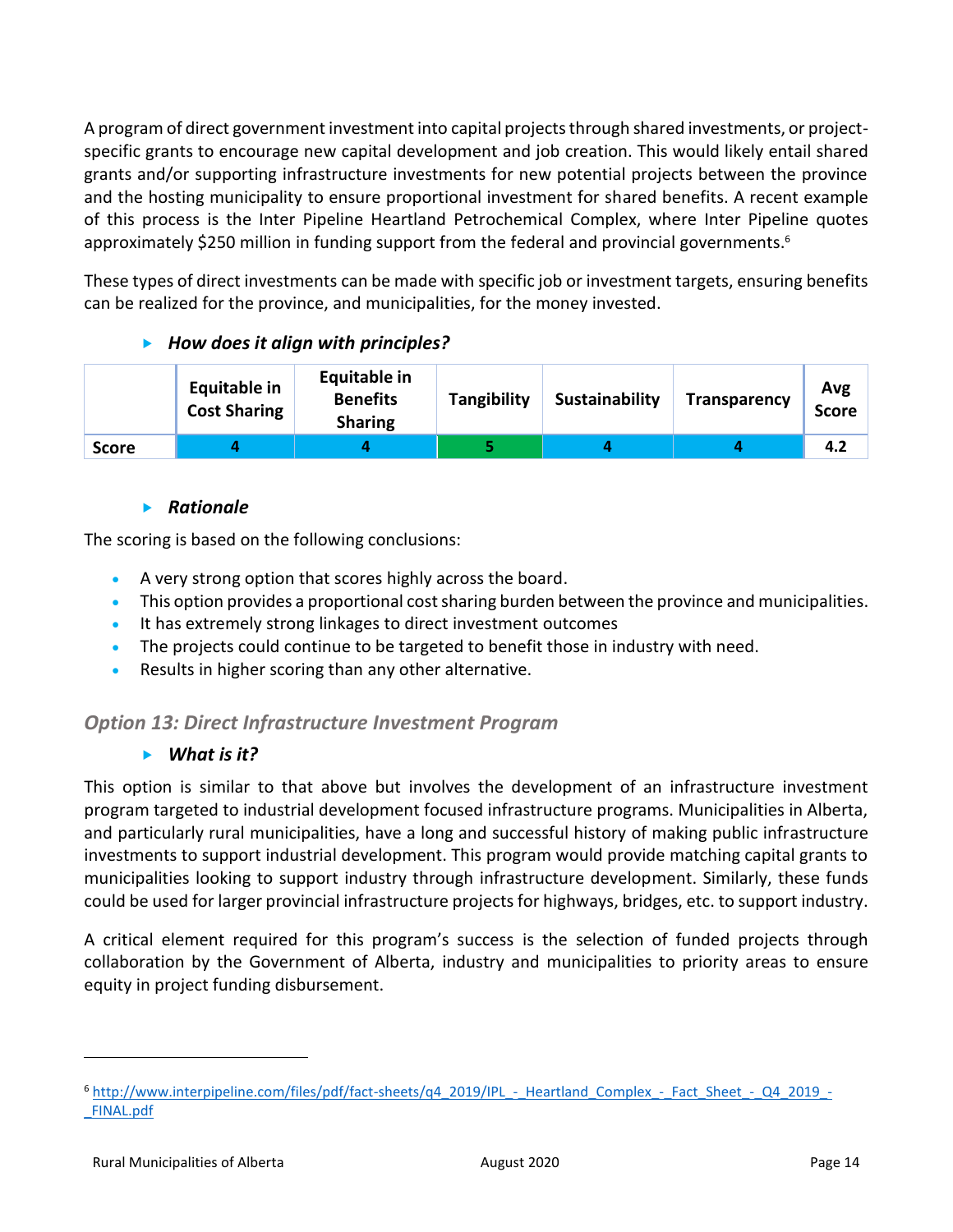Both this policy, and the incentive-based grants/shared investment policy above, will reduce the overall cost of development, improving industry's METR calculations.

Tying approvals of infrastructure funding to new "shovel ready" projects would support better tangibility of this alternative, and more closely link funding to direct capital investment.

# *How does it align with principles?*

|              | <b>Equitable in</b><br><b>Cost Sharing</b> | Equitable in<br><b>Benefits</b><br><b>Sharing</b> | Tangibility | Sustainability | <b>Transparency</b> | Avg<br><b>Score</b> |
|--------------|--------------------------------------------|---------------------------------------------------|-------------|----------------|---------------------|---------------------|
| <b>Score</b> |                                            |                                                   |             |                |                     | 4.0                 |

# *Rationale*

The scoring is based on the following conclusions:

- Another strong scoring option that scores highly in all criteria.
- The option is less directly tied investment and job creation outcomes, so it scores lower on the tangibility factor.
- Industry benefits, though equitable, are not as closely linked to investment.
- The matching nature of the grants could provide a proportional cost sharing burden between the province and municipalities.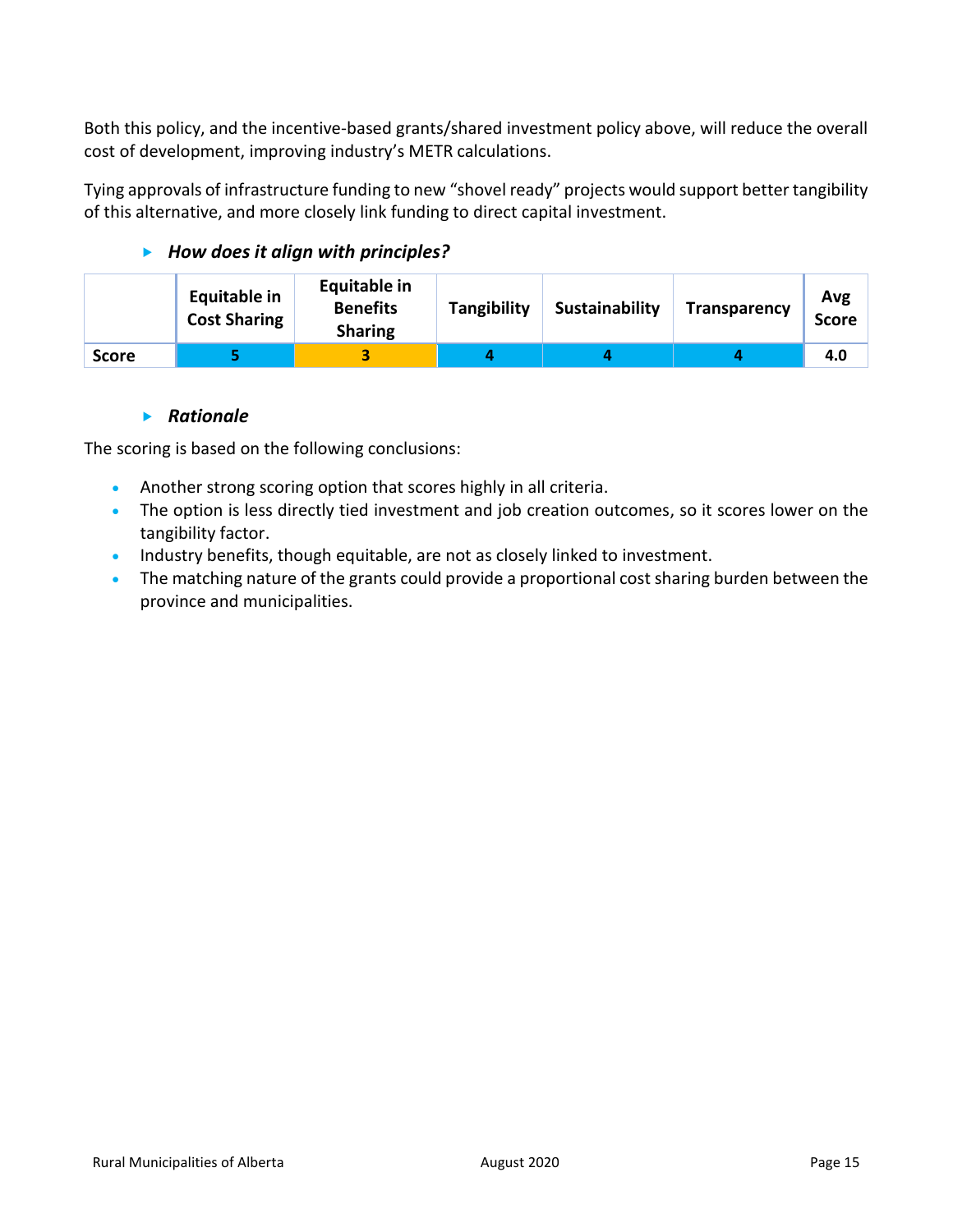# **Other Policy Areas for Consideration**

# *Removal of Production Quotas*

The province has implemented, continued and extended oil production limits through 2020, though with possible earlier termination. The limits are carefully monitored and updated monthly. Some exemptions are in place for new conventional wells and for operators with approved monthly special exemptions. While there are concerns about lifting the production limits including reduced pricing from additional supply and transport capacity, there may be an opportunity to increase quotas to allow for more production.

# *Industry Promotion*

The Government of Alberta implemented the Canadian Energy Centre, as a provincial corporation partly funded by industry, to promote the oil and gas industry. An expansion of this program could include additional funding and promotion, and focused coordination with municipal economic development efforts to promote the industry and show the benefits of local industry investment.

# *Technology Development*

Continued improvements in technology to enhance industry efficiency and cost avoidance support long-term industry competitiveness. Alberta has history of supporting various industry clusters though expert advice, training, skill development and innovation programs that have secured advantages for industries as diverse as nanotechnology and oil sands extraction. In the early 2000s, TR Labs was an ICT research consortium that fuelled the growth of Telus and Shaw Communications through shared research investments with the Government of Alberta. The province could use a similar approach to support innovation in the energy sector.

# *Supplemental Policy Areas for Consideration*

There several other policy areas and initiatives that should be considered and potentially implemented in addition to the policy alternatives above. We have not evaluated these based on the high degree of 'unknowns' involved at this time. These areas are:

- Consideration and implementation of industry-related red tape reduction initiatives.
- The ongoing Alberta Energy Regulator review process, with a focus on streamlining the regulatory system. Potential for reduced compliance and reporting requirements for companies with a strong history of adherence to environmental and operational requirements.
- Legislative changes to allow higher priority on municipal tax collection, and MGA adjustments to introduce additional tax collection tools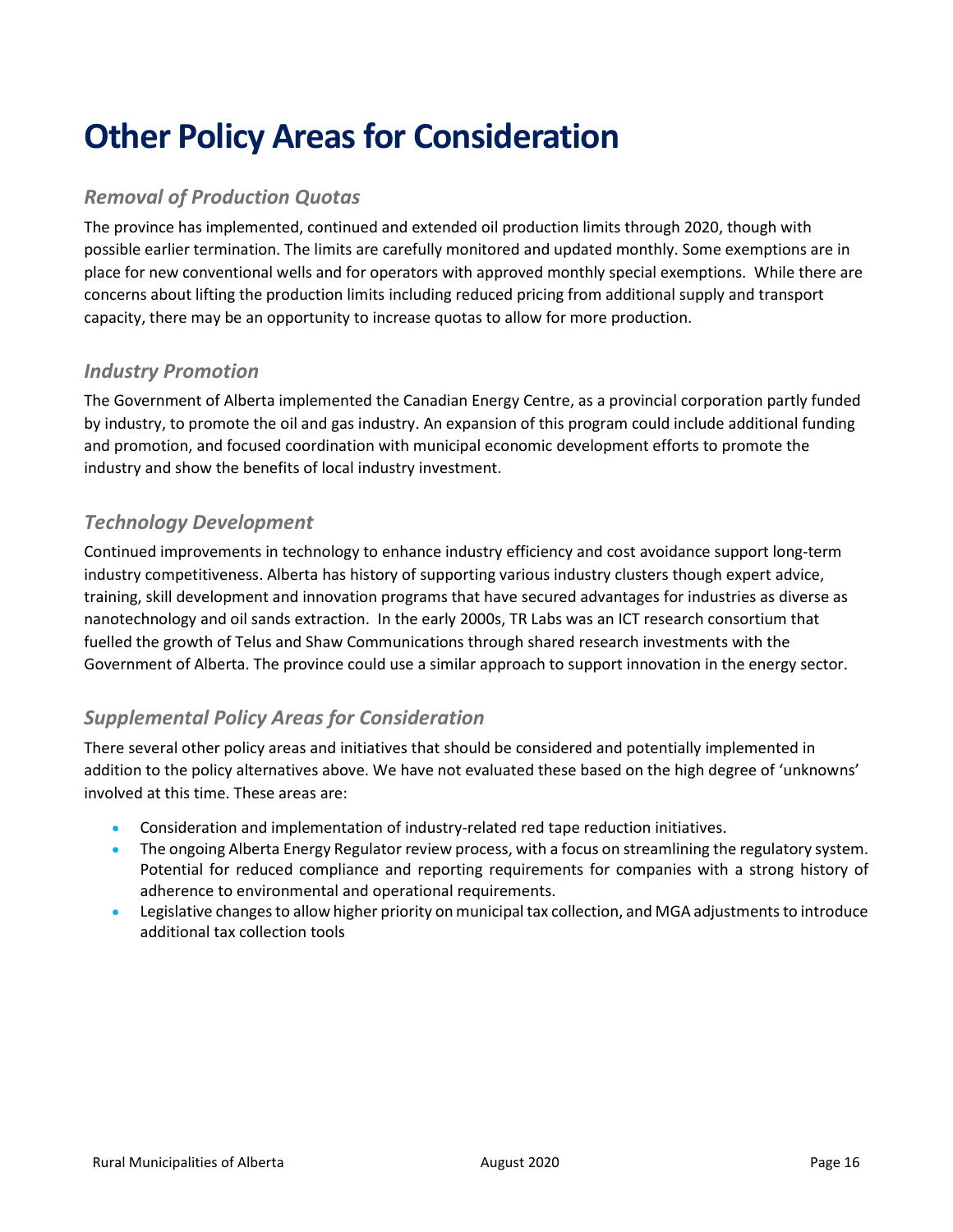# **Scoring Overview**

The following table shows an overview of the policy alternative scoring, including a view of overall total, average scores for each alternative.

|                |                                                                 | <b>Scoring Factors</b> |                                   |                    |                |                     |                              |  |
|----------------|-----------------------------------------------------------------|------------------------|-----------------------------------|--------------------|----------------|---------------------|------------------------------|--|
| Option<br>#    | <b>Policy Alternative</b>                                       | Cost<br><b>Sharing</b> | <b>Benefits</b><br><b>Sharing</b> | <b>Tangibility</b> | Sustainability | <b>Transparency</b> | <b>Total</b><br><b>Score</b> |  |
| $\mathbf{1}$   | <b>Assessment Manipulation</b><br>(Current Process)             | $\mathbf 1$            | $\overline{2}$                    | $\mathbf 1$        | $\mathbf{1}$   | $\mathbf{1}$        | 1.2                          |  |
| $\overline{2}$ | Municipal Tax Rebate Policy                                     | $\overline{1}$         | $\overline{3}$                    | $\mathbf{1}$       | $\overline{2}$ | $\overline{3}$      | 2.0                          |  |
| 3              | Tax Rebate Policy on New<br>Investment                          | 3                      | $\overline{3}$                    | $\overline{4}$     | $\overline{2}$ | $\overline{3}$      | 3.0                          |  |
| $\overline{4}$ | <b>Education Property Tax</b><br><b>Requisition Adjustments</b> | 5                      | $\overline{3}$                    | $\mathbf{1}$       | $\overline{3}$ | $\overline{3}$      | 3.0                          |  |
| 5              | Oil & Gas Royalties Reduction                                   | 5                      | $\overline{3}$                    | $\overline{2}$     | $\overline{3}$ | 4                   | 3.2                          |  |
| 6              | <b>Additional Mill Rate Categories</b>                          | 3                      | 4                                 | $\mathbf{1}$       | $\overline{3}$ | $\overline{3}$      | 2.8                          |  |
| $\overline{7}$ | Property Tax Incentives<br>Expansion                            | $\overline{2}$         | $\overline{2}$                    | 4                  | $\mathbf{1}$   | 4                   | 2.6                          |  |
| 8              | Mill Rate Ratio Adjustment                                      | $\overline{2}$         | $\overline{3}$                    | $\mathbf{1}$       | $\overline{2}$ | $\overline{3}$      | 2.2                          |  |
| 9              | Downtime and Production Tax<br>Rebates                          | $\overline{2}$         | $\overline{2}$                    | $\overline{2}$     | $\overline{2}$ | $\mathbf{1}$        | 1.8                          |  |
| 10             | Income Tax Reduction / Tax<br>Credits                           | 5                      | 4                                 | 5                  | $\overline{3}$ | 4                   | 4.2                          |  |
| 11             | <b>Environmental Remediation</b>                                | $\overline{5}$         | $\overline{2}$                    | $\overline{4}$     | $\overline{4}$ | $\overline{3}$      | 3.6                          |  |
| 12             | Incentive Based Grants /<br>Shared Investment                   | 4                      | 4                                 | 5                  | $\overline{4}$ | 4                   | 4.2                          |  |
| 13             | Direct Infrastructure<br><b>Investment Program</b>              | 5                      | 3                                 | 4                  | 4              | 4                   | 4.0                          |  |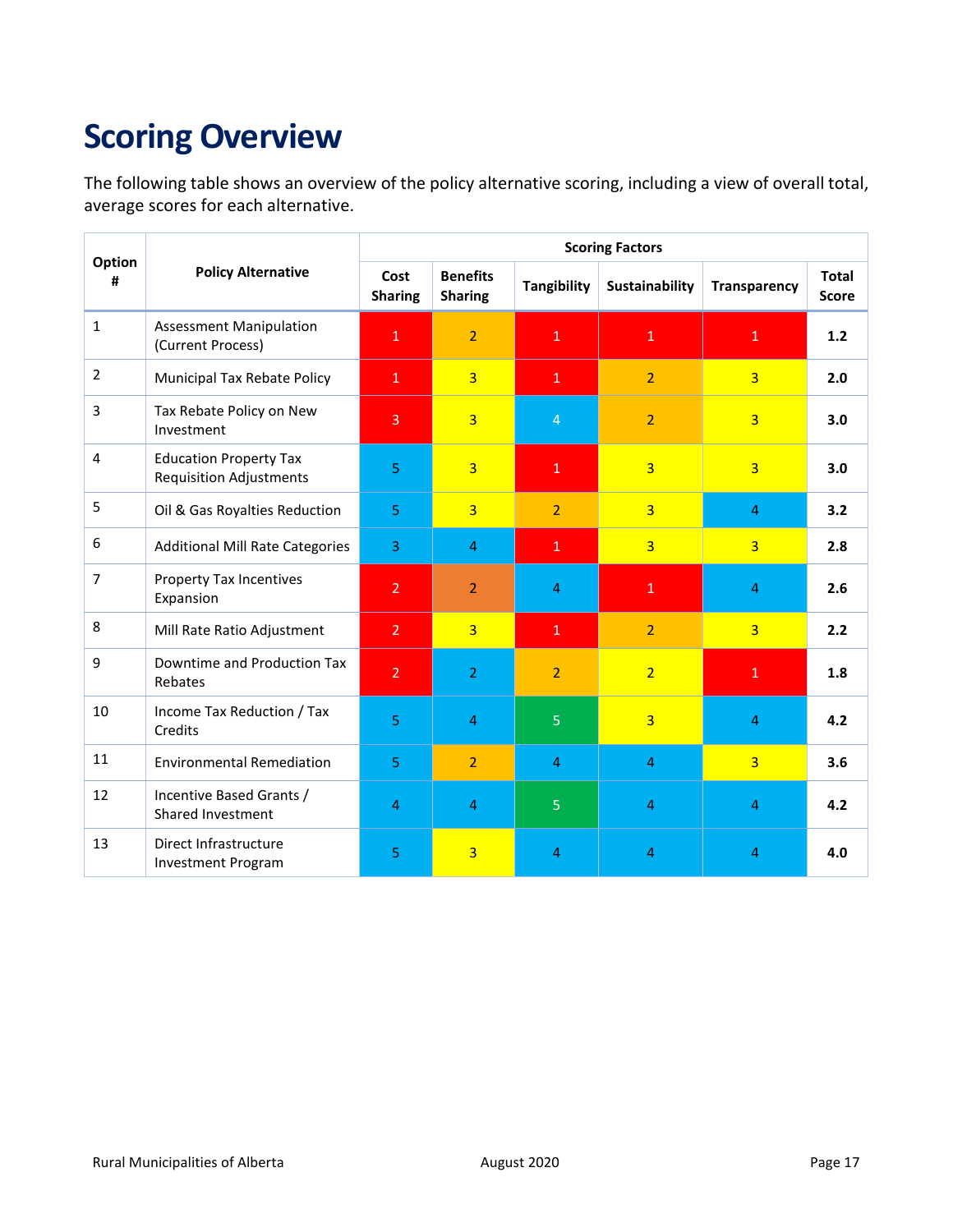# **Ranked Scoring**

The ranked scoring of all alternatives is included below. Based on their alignment with the principles summarized earlier in the report, the ranking shows the preferred order of alternatives to RMA.

**Note:** Any alternative that has individual scoring factors at a "1" or "2" (red font below) should be considered to have significant challenges that would require substantial mitigation efforts to address their respective weaknesses.

| Rank      | <b>Alternative</b>                                                                                                                                                                     | <b>Average Score</b> |
|-----------|----------------------------------------------------------------------------------------------------------------------------------------------------------------------------------------|----------------------|
| $1$ (tie) | Incentive Based Grants / Shared Investment                                                                                                                                             | 4.2                  |
| $1$ (tie) | Income Tax Reduction / Tax Credits                                                                                                                                                     | 4.2                  |
| 3         | Direct Infrastructure Investment Program                                                                                                                                               | 4.0                  |
| 4         | <b>Environmental Remediation</b>                                                                                                                                                       | 3.6                  |
| 5         | Oil & Gas Royalties Reduction                                                                                                                                                          | 3.2                  |
| $6$ (tie) | <b>Education Property Tax Requisition Adjustments</b>                                                                                                                                  | 3.0                  |
| $6$ (tie) | Tax Rebate Policy on New Investment                                                                                                                                                    | 3.0                  |
| 8         | <b>Additional Mill Rate Categories</b>                                                                                                                                                 | 2.8                  |
| 9         | Property Tax Incentives (Municipal Government (Property Tax Incentives)<br>Amendment Act and Municipal Government (Machinery and Equipment Tax<br>Incentives) Amendment Act) Expansion | 2.6                  |
| 10        | Mill Rate Ratio Adjustment                                                                                                                                                             | 2.2                  |
| 11        | <b>Municipal Tax Rebate Policy</b>                                                                                                                                                     | 2.0                  |
| 12        | <b>Downtime and Production Tax Rebates</b>                                                                                                                                             | 1.6                  |
| 13        | <b>Assessment Manipulation (Current State)</b>                                                                                                                                         | 1.2                  |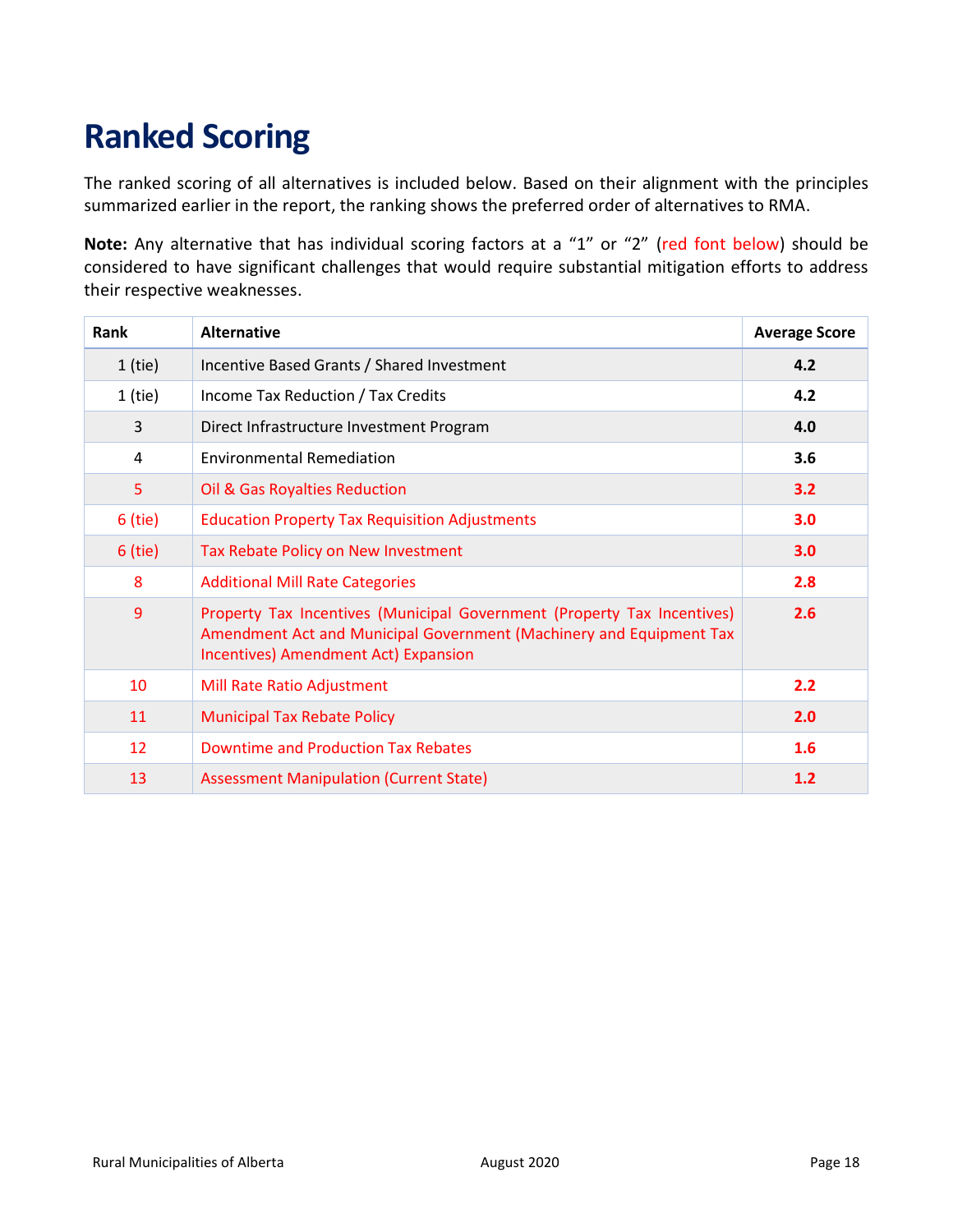# **Conclusions**

*Conclusion 1: Municipal participation in a competitiveness enhancement program will provide limited impact to industry with catastrophic impact to municipalities.*

There are significant impacts on the first year of implementation of any of the proposed scenarios presented in the assessment model review. The data cannot identify an option that would provide competitive enhancement to industry and not present disastrous impacts to rural municipalities.<sup>7</sup>

Under all scenarios, the average rural municipality may be required to shift revenue requirements onto other taxpayers. Another alternative would be substantial reductions in service levels to residents to allow for dramatic cuts in municipal workforce. Similar impacts would likely result from other municipally focused approaches in this report, including tax rebates, and property tax incentive expansions, although these approaches are more targeted and transparent that the assessment model manipulation.

# *Conclusion 2: Policy options utilizing assessment base reductions are not targeted and are too complex to be transparent.*

One of the most significant challenges of basing industry support on changing the assessment value of M&E and linear property is the inability to address specific changes in the oil and gas sector. Inflated construction-based cost estimates may be a useful proxy for value when the cost of construction increases over time, but there are many instances of technology, innovation or market forces disjointing the construction costs from the actual value of many assets. The attempt to reconcile this disparity through broad asset grouping produces less accurate assessments and unintended impacts to municipalities and industry. As well, such exercises - at a time when the public is demanding more transparency from all orders of government – exacerbates the lack of understanding of the assessment process and confounds government's ability to explain the equitability of tax systems.

# *Conclusion 3: Targeted competitive measures are required to support junior firms who are particularly in need.*

The analysis of the scenarios has led RMA to question the extent to which they will support the oil and gas companies that are most struggling. Notably, all scenarios disproportionately drive tax savings to large companies at the expense of the smaller players in the industry who anecdotally seem to be the hardest hit by recent economic trends.

In fact, smaller companies are negatively impacted in most of these scenarios and may face significant business risk as a result of the proposed scenarios due to property tax increases. Even the most

<sup>&</sup>lt;sup>7</sup> Scenario A does provide the most manageable impact but based on our analysis would require most industry participants to pay more in non-residential tax, defeating the purpose of the changes. Scenario A is not considered in the statement of Conclusions.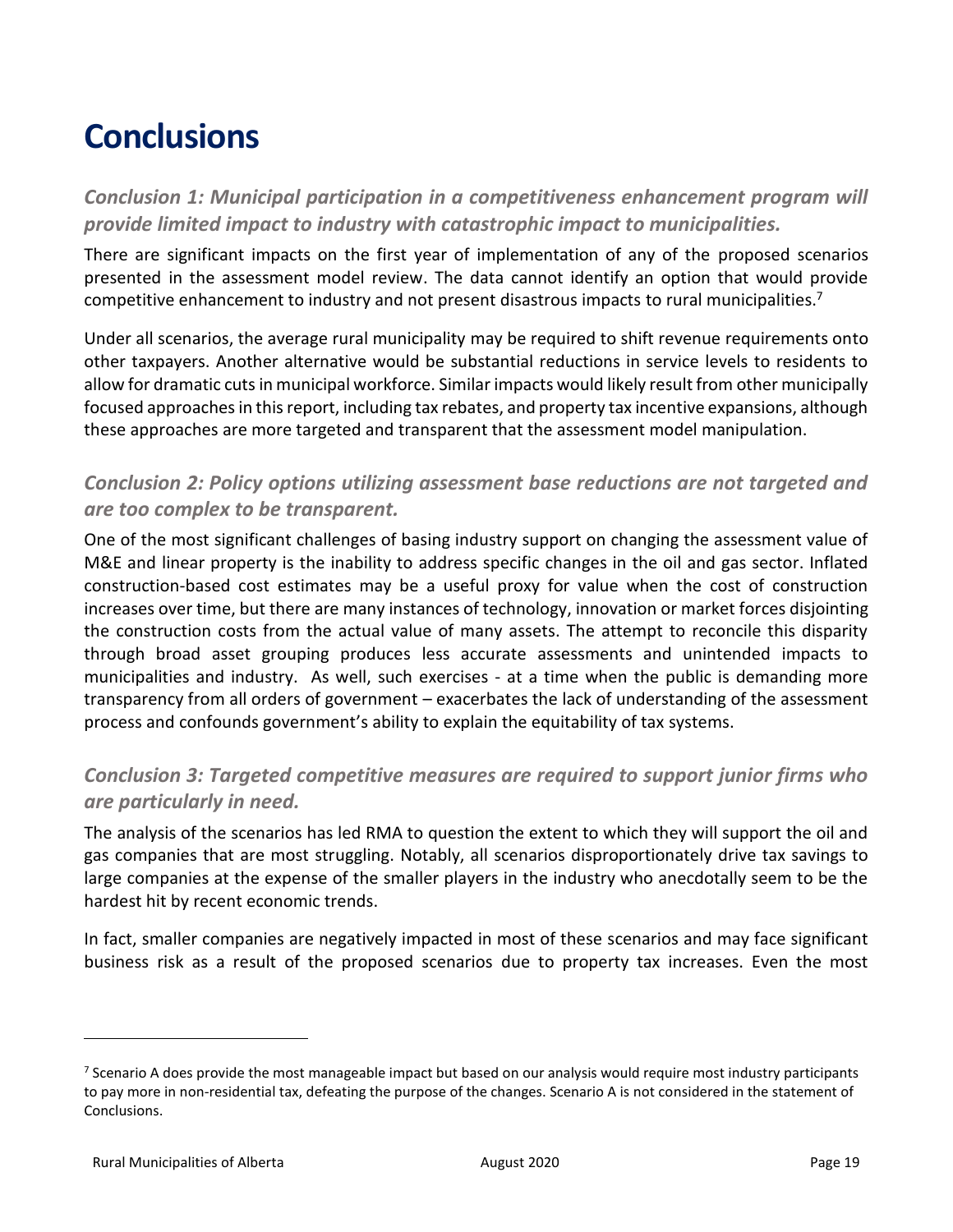aggressive, Scenario D, has relatively minimal positive impact on junior companies, especially in comparison to the relative harm to the municipalities they are operating in.

This pattern is more concerning based on recent research showing the relative financial well-being of large oil and gas producers, and their recent pattern of passing savings along to shareholders at the expense of capital investment and job creation. These proposed changes may have substantial negative impact on competitiveness and employment in Alberta, and potentially exacerbate the already critical issues related to unpaid property taxes and orphan wells.

# *Conclusion 4: Many tax/assessment incentive programs have a risk of making regional disparities between municipalities worse.*

Similar to the impact on industry, not all municipalities have been impacted by the current economic downturn in the same way. Some rural municipalities, mostly larger centres with a high degree of oilsands and refining activity, have seen continued industrial development and a healthy, expanding tax base. Others who rely on older, largely conventional oil and natural gas industrial bases have seen contraction, unpaid property taxes and a lack of new development. These factors have already created substantial regional disparities between the 'have' and the 'have-not' rural municipalities. The proposed assessment model changes will certainly exacerbate these impacts, and many of the other potential tax/assessment incentive policy options explored in this analysis could as well. It is important to craft any changes to industrial competitiveness in a way that does not unduly burden already struggling municipalities any further.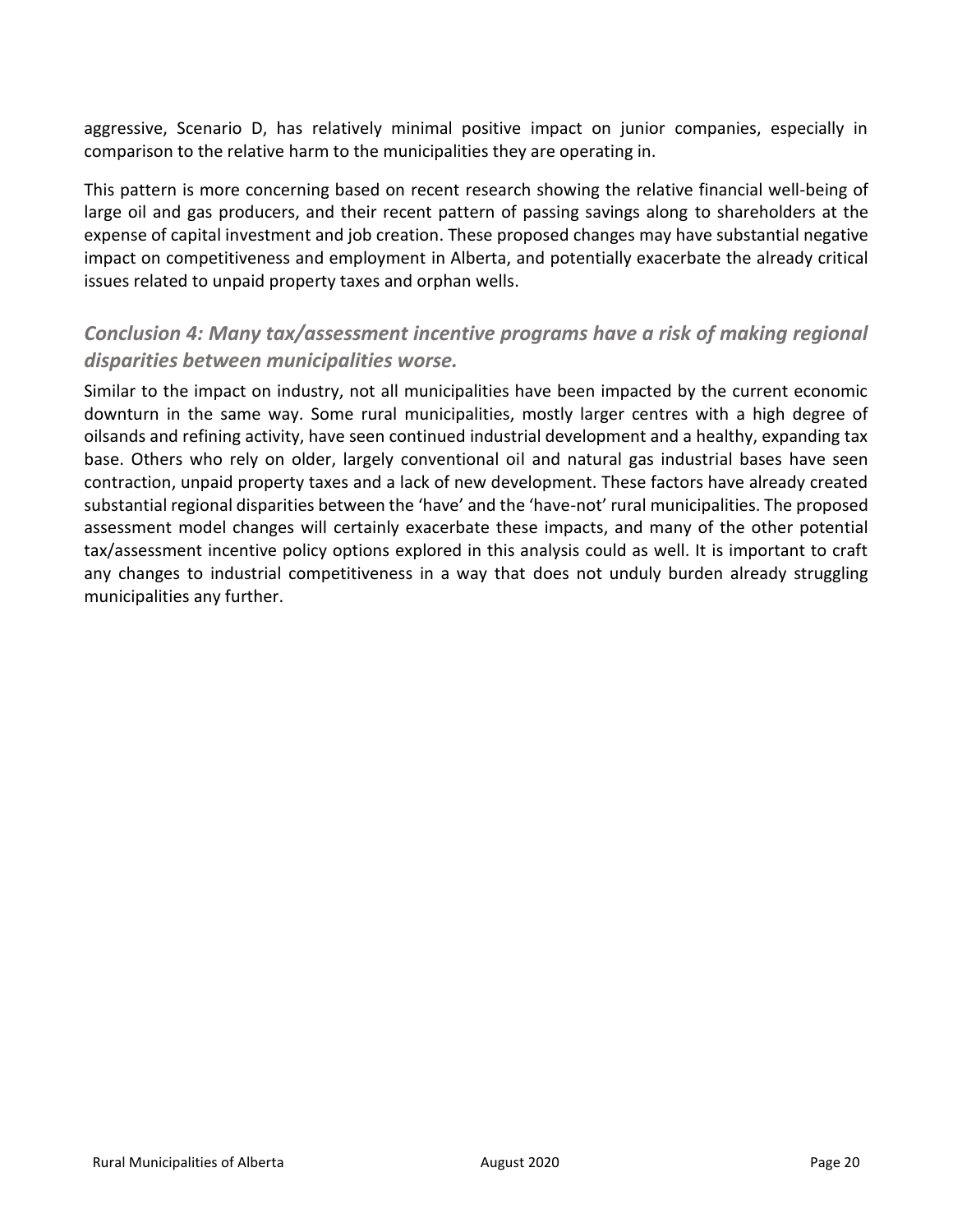# **Principle Scoring Scales**

• **Equitable in Cost Sharing**

| Municipalities are<br>mandated to solely support<br>industry in an arbitrary<br>manner that places<br>unrealistic or unsustainable<br>risk to their survival. | Municipalities solely<br>support industry incentives,<br>but the program is<br>designed to target specific<br>industry areas and asset<br>types to limit the impact on<br>municipalities. | Municipalities solely<br>support industry incentives,<br>but the program is<br>designed to scale<br>contributions to<br>municipalities who are best<br>financially able to absorb it<br>to reduce regional<br>disparities. | Industrial tax relief is jointly<br>funded by the GOA and<br>municipalities, but<br>reductions are not<br>calculated base on relative<br>industry tax payment.<br>Municipalities forego a<br>substantially greater<br>proportion of industry tax<br>payments. | Industrial tax relief is<br>proportionally balanced<br>between the GOA and<br>municipalities to reflect the<br>relative tax payments of<br>industry to represent a fair<br>partnership. |
|---------------------------------------------------------------------------------------------------------------------------------------------------------------|-------------------------------------------------------------------------------------------------------------------------------------------------------------------------------------------|----------------------------------------------------------------------------------------------------------------------------------------------------------------------------------------------------------------------------|---------------------------------------------------------------------------------------------------------------------------------------------------------------------------------------------------------------------------------------------------------------|-----------------------------------------------------------------------------------------------------------------------------------------------------------------------------------------|

#### • **Equitable in Benefits Sharing**

| Only the largest industrial<br>players benefit under this<br>program. | The large industry players<br>receive a<br>disproportionately higher<br>share of relief/benefit than<br>smaller industry players. | There is an equitable<br>division of benefit across all<br>sizes of industry firms. | The program is structured<br>in a 'needs-based' fashion<br>to ensure that the most<br>challenged industry<br>participants receive the<br>majority of the benefits. | Programs create substantial<br>economic growth that<br>industry, all levels of<br>government and<br>communities benefit from<br>in a fair manner. |
|-----------------------------------------------------------------------|-----------------------------------------------------------------------------------------------------------------------------------|-------------------------------------------------------------------------------------|--------------------------------------------------------------------------------------------------------------------------------------------------------------------|---------------------------------------------------------------------------------------------------------------------------------------------------|

#### • **Tangibility**

| A pure 'trickle down'<br>approach is employed. Tax<br>reduction or benefit with<br>only a hope that companies<br>will use the resources to<br>invest in Alberta-based<br>projects and/or jobs. | Benefits and/or reductions<br>are provided 'up front' but<br>accompanied by a formal<br>agreement as to an<br>understanding of activities<br>that will be undertaken by<br>industry members. | All benefits and/or<br>reductions are put in place<br>before investment or job<br>creation are undertaken<br>but are tied to contractual<br>understanding that they<br>will be forfeited if specific<br>activities are not | Some benefits and/or<br>reductions are put in place<br>before investment or job<br>creation activities<br>commence. Some are<br>delayed until evidence is<br>provided. Concessions are<br>governed by formal<br>agreements that allow for | Tax reductions or benefits<br>are tied to investment or<br>job creation in Alberta.<br>Payments or benefits are<br>only enjoyed after concrete<br>proof of company action is<br>provided. |
|------------------------------------------------------------------------------------------------------------------------------------------------------------------------------------------------|----------------------------------------------------------------------------------------------------------------------------------------------------------------------------------------------|----------------------------------------------------------------------------------------------------------------------------------------------------------------------------------------------------------------------------|-------------------------------------------------------------------------------------------------------------------------------------------------------------------------------------------------------------------------------------------|-------------------------------------------------------------------------------------------------------------------------------------------------------------------------------------------|